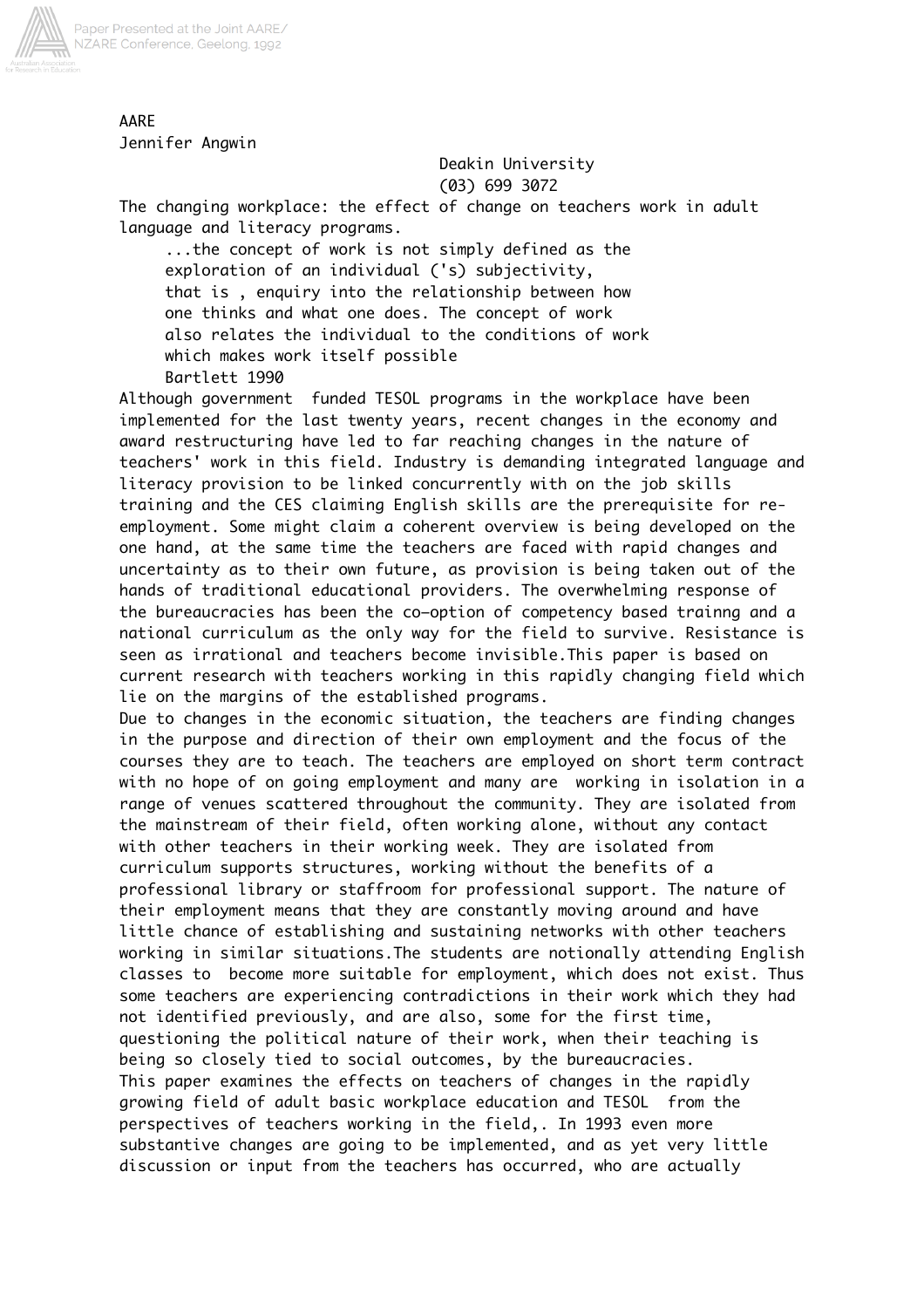

responsible for teaching the programs currently being planned for them. New approaches to competencies, a new teacher proof curriculum, employment arrangements, funding organisation are all planned. These teachers are feeling powerless in the face of these changes. This research is informed by both feminist and post structural perspectives. Much of the research which is dominating this field is based on technocist views of educational research, which in other fields of education has been shown to be of limited use in explaining the complex worlds of education today. Both Australia's Language and Literacy Policy (ALLP), 1991 and the Workplace Education Language and Literacy Policy (WELL) 1991/92 for the first time placed language and literacy education for adults on the agenda of economic recovery. These new policies have been informed by award restructuring in industry (Australia Reconstructed 1987), and have resulted in dramatic changes to what were previously two quite separate fields of adult education – teaching English to speakers of other languages (TESOL) and Adult Literacy (AL), the fields which had previously been responsible

for workplace basic education, English in the Workplace (EWP) for non English speaking background (NESB) students. The ALLP opened up the field for tender, so that other providers were able to tender to run programs which had previously gone to the AMEP unopposed. The provider does not have to be a recognised educational provider, but simply one whose tender is accepted (WELL Guidelines 1992). The tendering process has resulted in tremendous change and uncertainty for teachers, as the continuity of programs and employment is now dependent on submissions every few months. These changes in policy are given as the reason for the changes in practice. But it can be argued that there is a much broader change – that of the role and purpose of adult education. The response to these policies has been increased bureaucratization leading to increased control and lack of autonomy under the guise of changes of purpose (Yeatman 1990). The break up of the well established field and the changes in teachers' working conditions has resulted in certain tensions . Some teachers are experiencing contradictions in their own work and have very little access to any discussion with either administrators or curriculum suppport staff and in some cases, this is effecting the commitment and motivation of the teachers involved. This research looks at these changes from the perspectives of the teachers in the field, not the bureaucrats, policy makers or curriculum consultants.

The economic rationalists in Canberra have co–opted competency based training in industry into education and have focused on literacy as a major factor in unemployment, rather than the changing nature of work ( Watkins 1992,Kalantzis 1992, Yeatman 1990). From this top down model of decision making, which runs contrary to espoused previous practice, (although this is disputed by some, Bartlett 1988), there has been very little resistance to these externally imposed changes, with the bureaucracies themselves are now fighting for their own survival, as the Government departments now are competing for the same funds. Teachers were recently informed in the AMES Staff Bulletin, Active Voice, that,

'The ALLP released in Aug 91, signals a refocusing of the AMEP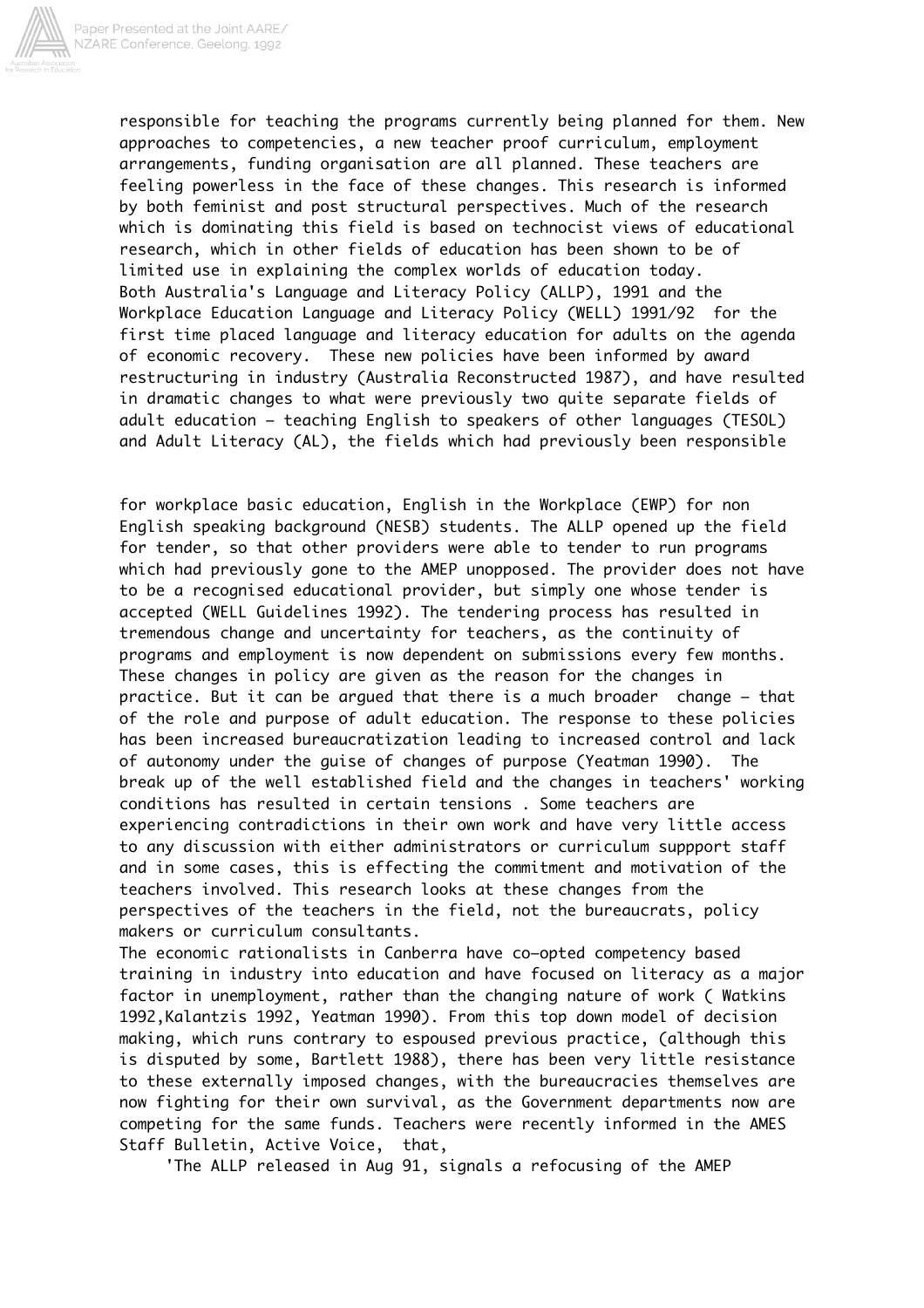

 from a time based to a competency based language program. This means that access to the AMEP is to be determined by competency requirements (i.e. below ASLPR 2) rather than solely on a period of residence. This change openss up elligibiity to the backlog of demand from longer term residents (estimated at 50–60,000 by the Working Party on Post Secondary English Language Training, 1990). Priority among these is to be given to jobseekers with Newstart contracts. AMES 1992 PLAN Allender 1992

and

 It is now urgent to establish a national curriculum framework within the AMEP.'

David Page, Assistant Secretary DILGEA 1992

There is a strange anomaly in the funding in this area. Whereas all adult education comes under the umbrella of DEET, the AMEP falls within the Department of Local Government and Ethnic Affairs (DILGEA). Over the years there have been a number of concerted attempts in Canberra to wrest back this education program into DEET. The WELL programs are managed between three departments – DEET, DILGEA and Department of Industrial Relations (DIR). It is difficult to see how this three department management strategy can be of any real benefit to the stakeholders.

A Problem of Definition

 ..discourse is the power to be seized Foucauld

Before one can even begin to examine these issues, it is important to draw attention to the fact that there is not a common discourse in place. By virute of a change in government policy, in bringing together a number of disparate program providers, each with their own established histories, cultures and understandings, into one group.The ALLP has difficulty in defining language, literacy and competency, three terms which surely underpin the current changes.

For the National Consultative Council for International Literacy Year 'Literacy involves the integration of listening, speaking, reading , writing and critical thinking; it incorporates numeracy. It includes

 the cultural knowledge which enables a speaker, writer or reader to recognise and use language approppriate to different social situations.

This definiton of literacy does not apppear in any of the WELL documents. It is disturbing to note the confusion at the policy level as to what exactly is to be measured or taught in these programs, or is this confusion deliberate? For example, a teacher or English speaker might wonder at

 'language refers to ESL' and the claim that

> Literacy involves the integration of speaking listening and critical thinking and reading and writing

when all that seems to be allowed in stated curricula of such courses is reproducing uncritically an externally designed curriculum. Nowhere is the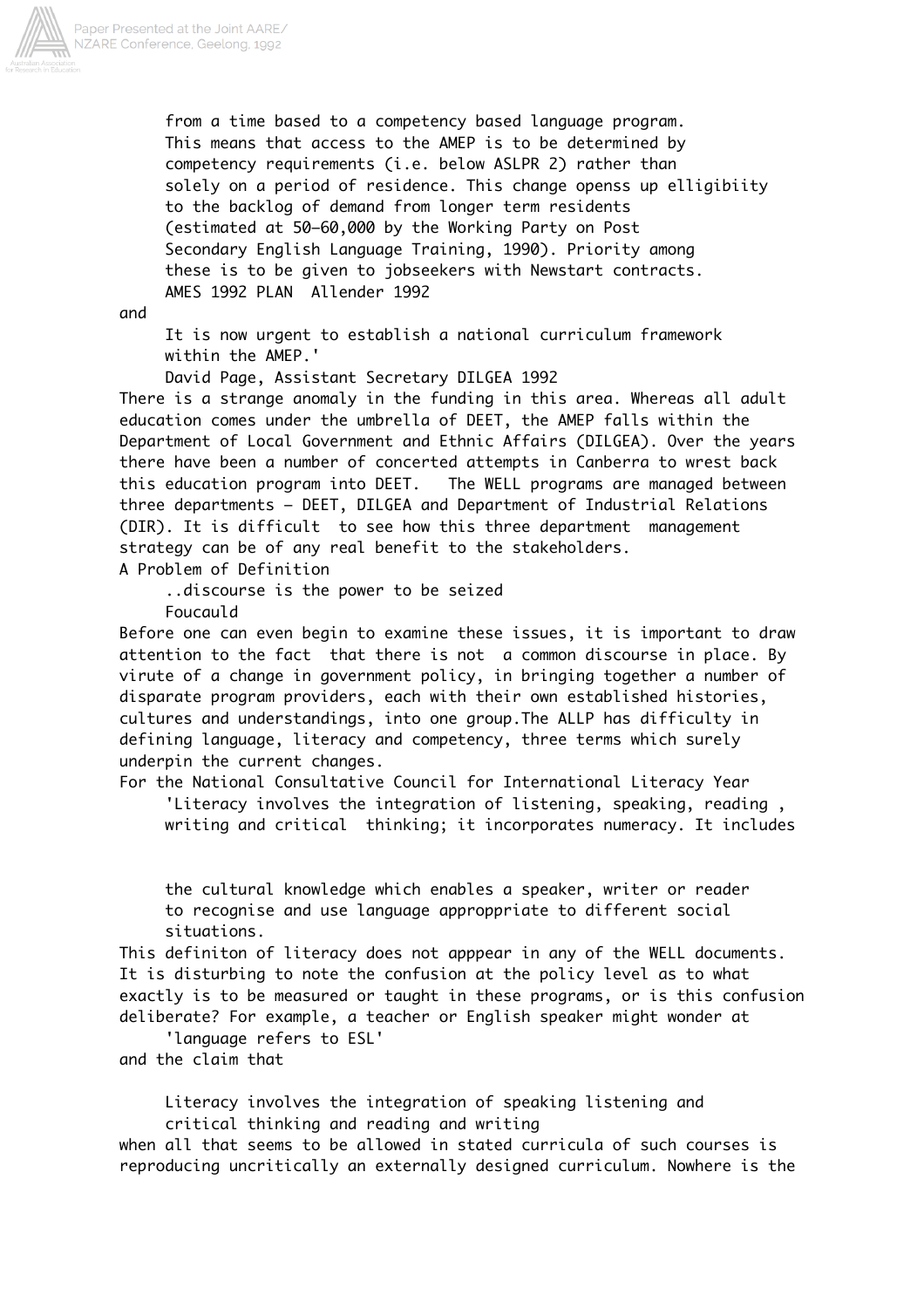

idea of a competency in 'language or literacy' spelt out, as teachers hold vastly different views on this matter. In workplace language programs there are fundamental difficulties in expressing competency. What is the relationship between language, spoken and written, and carrying out a work related task?

The NSW Accredited Certificate in English which is being implemented in Victoria refers to competencies as 'four domains of skill'. The competencies are shown by a learner operating in within a language context. A unit of competency is a statement of an outcome in relation to performance criteria.

However this is where the issue becomes clouded. In the workplace instructions are often given in spoken language. Does that language have to be English? The National Policy on Languages (Lo Bianco 1987) referred to the languages of Australia, acknowledging that for many groups in the Australian community English is not their first language. This multicultural approach has been dropped in ALLP, which has reverted to Australia's Language Policy. So is the competency in performing the task ,or understanding and responding to the task when instructed in English? If you can understand the instruction but not perform the task, how is thsi assessed? This distinction might seem artifical at this point however it becomes extremely important when the worker is expected to respond to written instructions, or write a response to a question describing a task performance. (eg the use of fire extinguishers). The linguistic differences between spoken and written language are complex and extensive, in terms of grammatical and lexical complexity (Halliday1984), but for those outside the field of TESOL these complexities remain unexamined and false assumptions can be made. Many workers in industry of NESB have not had many years of formal education and might not have complex literacy skills in their first language, let alone their second. The linguistic level of some of these written demands are well above the ASLPR 2 minimum social proficiency referred to, and perhaps even above the ASLPR 3 refered to as for voactional purposes.

McCormack & Pancini have also been working from the concept of four domains of skill in language

•

•

 • •

Further developments along these lines are to be used as the basis of the National

Accredited Course

Coates 1992

There is a lack of clarity as to the concepts of 'basic education or the concept of a workplace. There is some confusion as the fields come closer together between the terms; are ESB and NESB to be grouped together or separately. What goups can effectively be taught together and what groups will still require separate programs.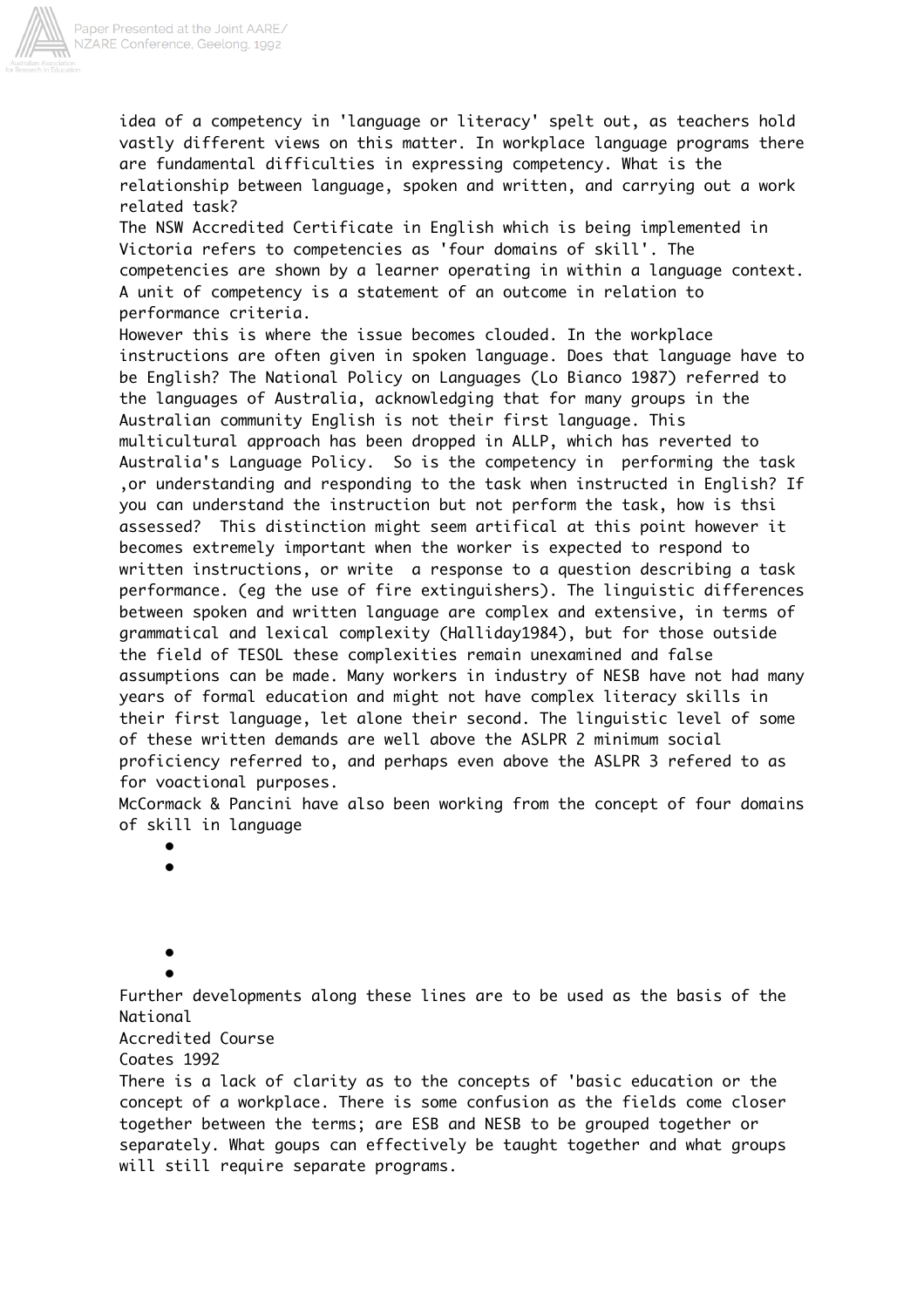

There are no clear definitons as to what exactly constitutes workplace education, or indeed what constitutes a workplace.For some it might be seen as 'training' directly related to the needs of that industry.To others it is the technical skills that are required by the award restructuring .A third definiton it is learning which takes place in industry paid time, whether on site or elsewhere.Fourthly, a program which has liased with an industry to understand a particular need. Fifthly, that specific skills related to work can be taught on site, but literacy can be taught elsewhere.

## **HISTORY**

The two fields of adult literacy education and adult TESOL in Australia, have established over the past forty years their own clearly defined history, purposes, understandings of curriculum, organisational structures and 'culture'. However from the perspectives of the teachers the fields could not be more different, although in many cases the students were the same. Seventy percent of students in EWP courses are of NESB.The Adult Migrant Education Program (AMEP) funded by DILGEA which is one of the largest national second language education programs in the world, employing over 1500 teachers in approximately 300 venues and providing courses of between ten and twenty six weeks duration to 130,000 students each year. (Nunan1989) AMES Victoria has more than twenty centres throughout the length and breadth of Melbourne, and also provides courses in Community Venues and since 1973, English in the Workplace (EWP).Traditionally the AMEP has provided a settlement English language program for newly arrived immigrants and refugees who have been granted permanent residency status in Australia. In 1986 AMES (Vic) teachers were offered permanent employment and support was given for teachersto undertake specialist 'TESOL' qualifications.Unlike other providers in adult education, approximately sixty five percent of teachers are permanently employed, but many teachers in EWP are employed on a 'casual' basis, employed from term to term. In the past

 "...there has been a tendency to regard English language programs in the workplace as a type of welfare provision for clients...

(Cleland 1992)

with little relation to the overall training agenda in industry. AMES Victoria is supported by a large central administrative centre with extensive support services available. The Curriculum Support Unit provides inservice programs, research projects and materials development service. Many opportunities are provided for teachers to become involved in research and professional development activities, however most of these opportunities are taken up by permanent teachers or those who are working almost full time in AMES, so that in the last few yaars two tiers of teachers have developed, those who are permanent and access the CSU provision and the casual teachers, in growing numbers on the margins. Since the Campbell Review in 1986 of the AMEP, there has been an increased 'professionalisation 'in the field of adult TESOL with most providers supporting teachers undertaking PG and Masters course in the area and supporting the employment of qualified teachers.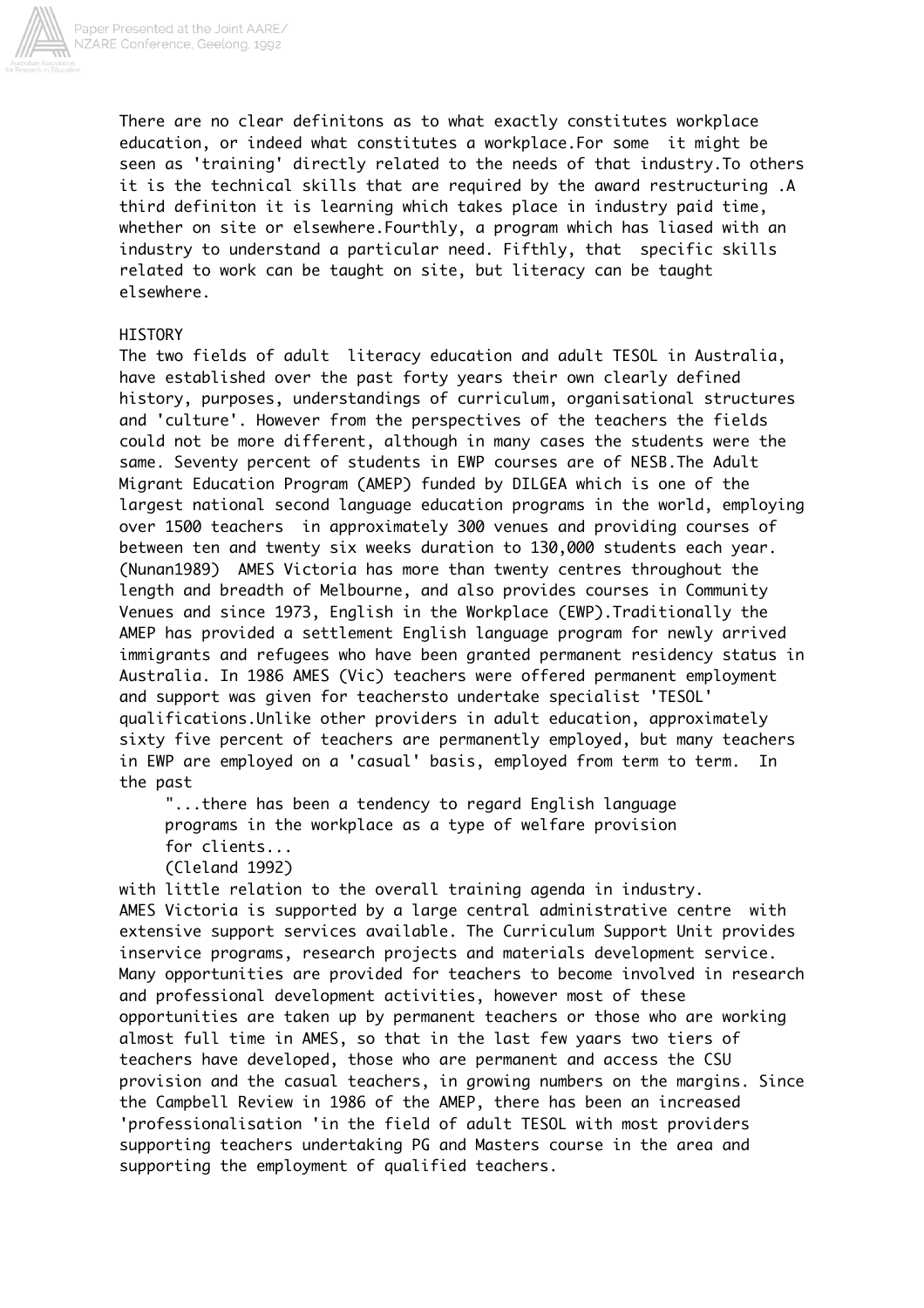

add some details about elligibliity Traditionally AMES has been a settlement service The second largest provider of these classes (AL/TESOL/EWP) in Victoria are

the TAFE Colleges funded by DEET, each of which operate quite independently from the others. Teachers who work in this system might have no curriculum support outside the small department in which they are working.Most teachers are employed on a short term contract or sessional basis, often with only one or two permanent full time staff members. Recently there have been some developments in co ordinated regional planning but to date, this remains the exception rather than the rule.

The CAE has also taken up a substantial sector of the WELL program, providing courses both on and off site. Again, most teachers are employed on a casual basis.

The smallest but fastest growing provider is Community based Education sector,having successfully tendered for funding from DEET Labour market Programs, providing classes for the unemployed, such as skill share, job seekers etc. The programs are now for the first time employing TESOL teachers to develop programs for members of their community working alongside the business, computer or trade classes. These programs might not be organised by those experienced in educational administration and are often directly linked to the CES or DFE.

A newcomer into the field is the private system, via the English Language Intensive Courses for Overseas Students (ELICOS) schools which were originally established for teaching overseas students in two main groups: those intending to undertake studies in Australian tertiary institutions, and those who came to Austalia on student visas with the main intention of working and studying English at the same time. A number of ELICOS schools have tendered for Labour Market Program courses and are now providing these alongside their established ELICOS programs. The ELICOS schools tend to employ a stream of casual rather than permanent teachers, as their student numbers are constantly fluctuating and the priority given to teachers ongoing professional development can vary markedly from school to school.

The Adult Literacy and Basic Education field is far more diverse than TESOL, funded by DEET. In 1989 it was estimated that one million adult s in Australia had literacy problems, 650,000 of ESB, with 44,000 in AL programs. A further 360,000 were estimated to have little English at all (Wickert 1989). AL has grown out of the community based adult literacy movement which until recently was taught by volunteers often volunteer tutors working on a one to one basis. The adult literacy field is vast in that the teaching covers beginning literacy skills to literacy for academic purposes for students wishing to return to further and higher education. The TAFE system, the CAE and Community Education are the main providers, but the field isnot exclusively for ESB students. Many NESB students who are not elligible for DILGEA courses attend adult literacy courses. # expand

Whilst at one level there seem to be obvious similarities in these two

#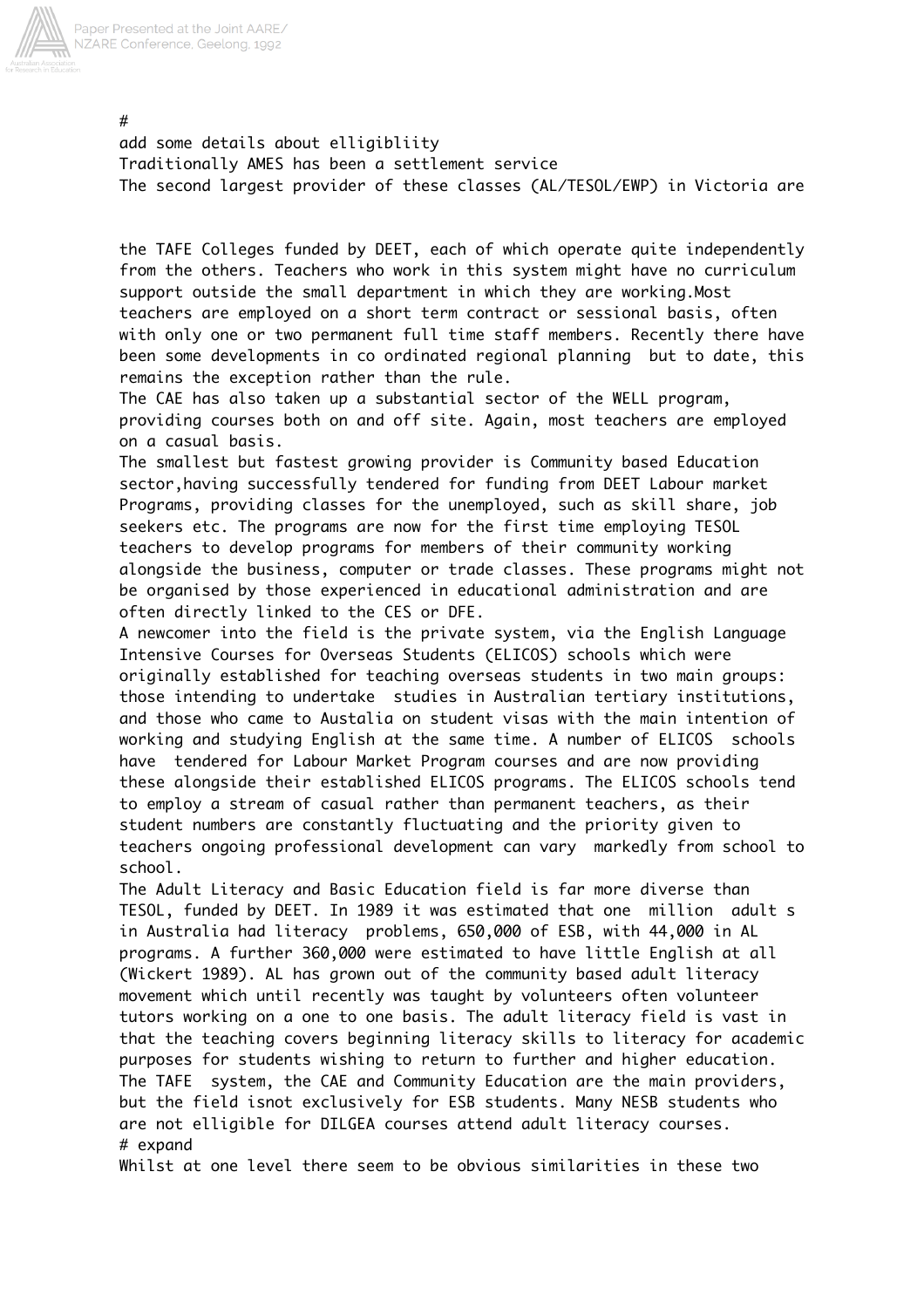

fields, there are also major tensions between them. The most serious difference lies with these definitions and understandings of practice. As was first noted in the AMES Response to the Green Paper (the draft of ALLP), was that the policy lacked a coherent theory of language. TESOL draws on the literature of applied linguistics which constructs its pedagogy from some system of language analysis and each stage of language learning is planned with reference to this system. Adult literacy holds central notions of self development and empowerment rather than language analysis. Thus teachers have quite different starting points in curriculum development.

Whereas ESL has looked at theries of language with functional or communicative perspectives, traditional AL programs have leant towards theories of literacy, focusing on the psychological skills and strategies for reading and writing, and the social aspect of how literacy is used in context. AL has tended to focus on personal growth & ESL on cross cultural communication.

#

# POLICY

 Discourse is the power to create reality by naming and giving it meaning.

Haraway

## ALLP

The ideological perspectives of any policy are revealed in the discourse. English has become the corner stone for developing a competitive economy.

 English is central... to produce a more dynamic and internationally competitive Australian economy.

(ALLP pxiv)

 'No studies in Australia have yet provided an accurate assessment of the cost to the country incurred as a result of poor English language skills and inadequate literacy.

It seems that all the economic problems now are to be laid at the literacy levels of the workforce. The Department of Social Security identified 65% NESB and 35% ESB of those who applied for benefits, appear to have literacy problems.

### p16

 In 1991 Australia the labour market no longer offers the same opportunities for unskilled work as it once did for those people who are illiterate. Jobs for people with poor literacy and numeracy skills are diminishing in number.

as are jobs in all sections of the labour market. But here there is a direct link to literacy, which might not indeed be the case at all. document.

28,000 attend adult lit classes, 60,000 attend AMEP p44 dangerous

 'Several employers believed that if literacy training was imposed on them they would not employ people faining to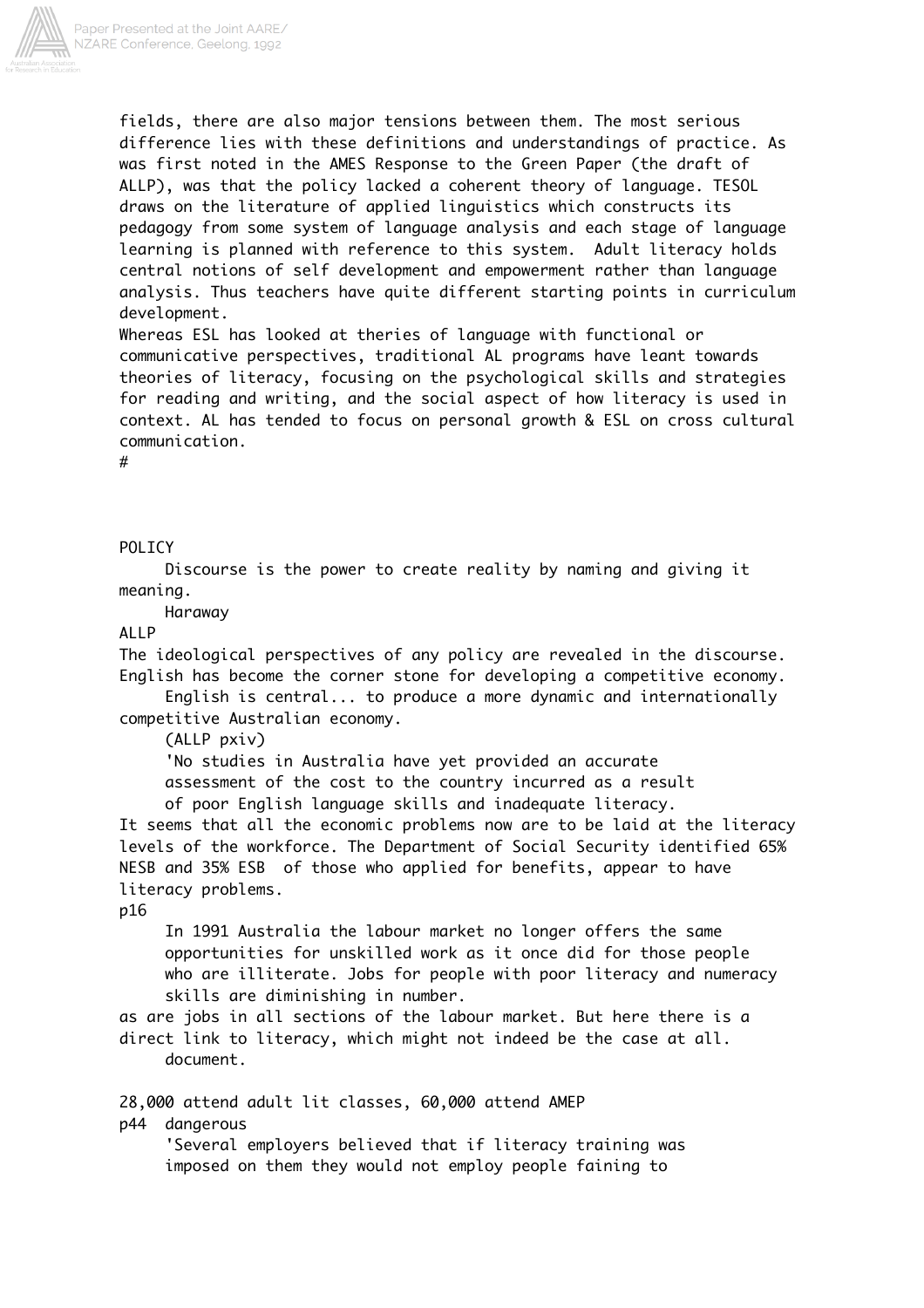

 meet certain literacy standards. Recommendation the National Training board in ratifying competency standards developed by industry ensure that appropriate literacy standards are included. Nowhere does this report talk about competencies. # But there is a certain irony to launch a language policy which does not encompass a theory of language, or indeed a social theory that addresses the issue of how language is used to regulate and dominate membes of the community. (Baynham 1992) Under ALLP the responsibilities for adult ESL have been extended. The policy introduces the idea of 'minimum social proficiency' in English, as rated according to the Australian Second Language Proficiency Rating (ASLPR). The policy aims to assist 'all NESB job seekers with less than a minimum social proficiency regardless of how long they have lived in Australia. According to the ALLP, this responsibility is in addition to the role of the AMEP which is to continue to target all newly arrived immigrants of NESB, particularly those who have not achieved ASLPR 2, although no extra funding has been made available. THis new proposal allows for teaching to ASLPR level 3 'ASLPR 3 is the proficiency level where a non–ESB person is able to communicate in English with sufficient accuracy to meet his basic vocational needs. If ASLPR 3 is seen to be the minimum for work, it is interesting to note that the AMEP has tradtionally been funded only to the level of ASLPR 2. Students wishing to continue have had to go elsewhere, perhaps to TAFE, but with no guaranteed provision to enable them to learn English to the level required for'minimum vocational proficiency', let alone for access to further study. Is it any wonder that unemployment is three times highe amongst immigrants of NESB than the general population. Australia's spending on Labour market programs has been the lowest per unemployed person of any member of the Organistation for EconomicCo–operation and development (OECD) The Herald Sun May 23 1992 One might wonder at the real intention of the immigration policy. All that the ALLP seems to be offering teachers in the field is inceased regulation. The length of course required to reach ASLPR has been set at 510 hours instruction, a figure which has a certain 'scientific' appeal, but no evidence has been provided as to how students of vastly different educational and linguistic backgrounds all require 510 hours An additional requirement appears that the students are 'to demonstrate reasonable progress' within that time frame. Evidence from second language acquisition theory research has shown that many students pass through stages where they appear to be making no observable progress, but some time later leap ahead (Ellis1983). If this progress does not occur within each assessed period

is the student to be thrown out? The teachers are now being asked to work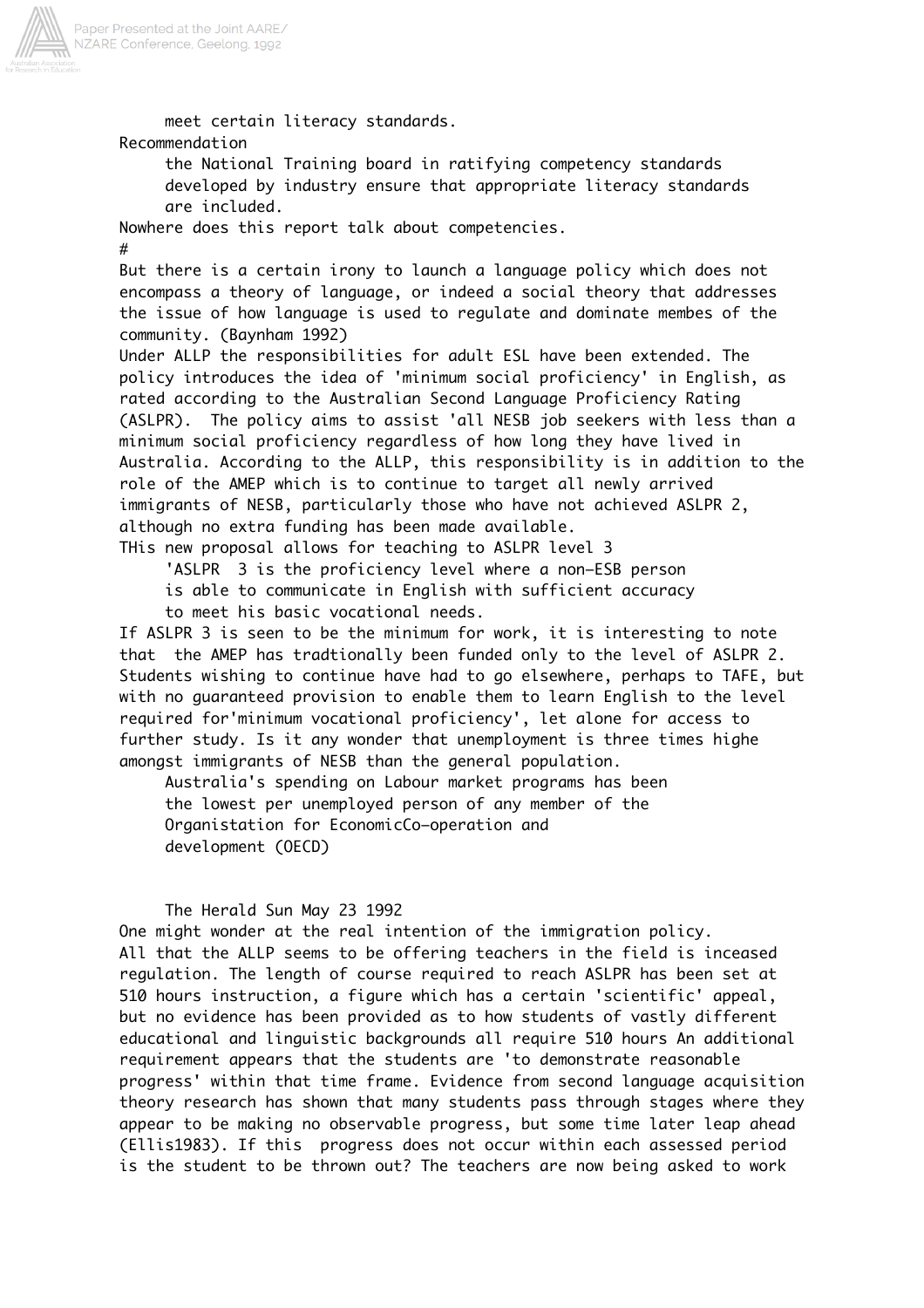

within discourses which no longer represent their values or theoretical understandings of their work. They have become invisible (Gilligan, Ferguson , Walkerdine)

 Independent, reflective, thought on the part of the individual learner is effectively usurped by the expert designers of technocratic curricula and those who embrace their technocist assumptions. With them at the helm, adult education as an organised system will serve to subvert critical powers of insight and imagination. They steer modern adult education practice away from any real prospects it might have of developing into a genuinely transformative pedagogy for a more just society. Collins 1991

mawer

ALLP WELL Award restructuring

 Australia's spending on Labour market programs has been the lowest per unemployed person of any member ofthe Organistation for

EconomicCo–operation and development (OECD)

The Herald Sun May 23 1992

DEET has predicted 'high levels of unemployment, and more particularly of long term unemployment,which is likely to prevail for a substantive period.'

NBEET<Assistance for Disadvantages Jobseekers.1991

The WELL project commenced in January 1992 as part of the implementation of ALLP. A number of priority industries were identified: Automotive, Food Processing, Metals, Transport, Timber, Retail, Health, Power, Hospitality & Tourism Building & construction. A number of new innitiatives were introduced:

• partial cost recovery

 • Literacy & ESL drawn together,working closely with CAE WBEP to cater for workers of ESB

- Integration of English with training
- a variety of modes of delivery including peer tutoring, ILC

• analysis of the patterns and styles of communication in the worklace

• curriculum development

"... to develop a curriculum which will facilitate the entry

of employees of ASLPR levels below that of social

proficiency , into vocational training.

In 1992 WELL teachers will be deeply involved in the development of core curricula for a number of industries

WELL resources must be targeted towards enterprises

which see ESL & Literacy as significant components

- of workplace change.
- Contracting out.

# Changing Nautre of works

This andmost other documents assume that work in the future will require 'a more highly credentialled and qualified workforce'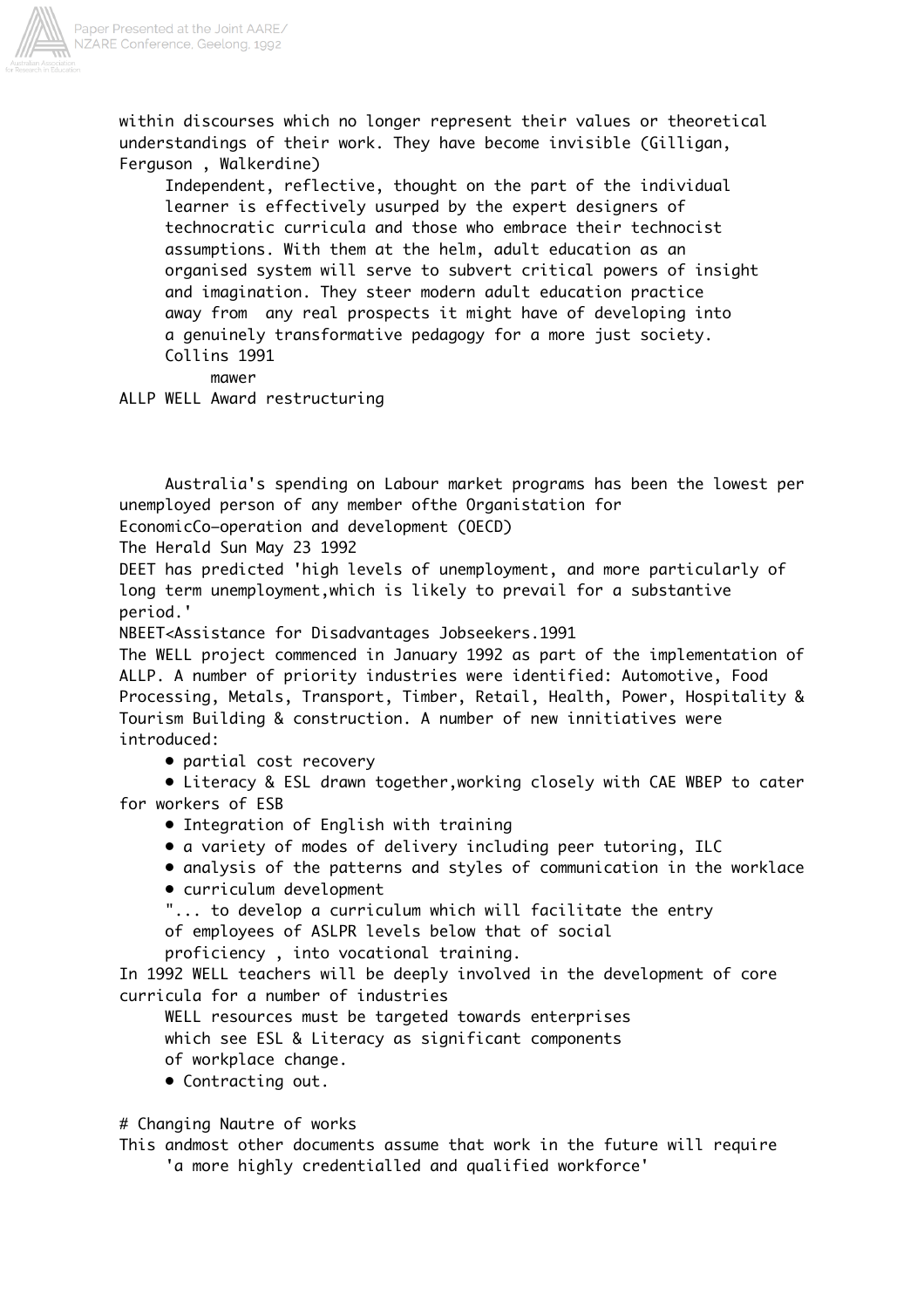

 Watkins 1986 has not proved to be the case. Most new jobs appear to be very low skilled, part time in service industries. Kalantzis ### move to comp "All this leads one to the inescapable conclusion that the idea of work written through these competencies is not so generic, after all. It is based on some rather old fashioned ideas about blue collar and white collar work. It does not really include the professions and it does not really include the unemployed and the lower levels of the labour market. And it is precisely in middle ranges of employment, the area the document does address, where most of the jobs are disappearing at the moment. absurd to expect levels of performance insome generic competencies. "At every level of education, we are heading back to testing. emphasis on S & W communication fear that tis language competnece will be used to screen workers general competence. This means, however, that studnets and workers of nonEnglish speaking backgrounds, for example, will appear not to be competent. Competency training and assessment will actually, albeit perhaps inadvertently, test linguistic performance more than what people can or cannot do. Response: Taylorism deskilling Gramsci National Cur & CBT 1992 transitional all DILGEA ESL money went to AMES 1993 tender ESL Nat (DILGEA) \$3,8 mill LIT (DEET) \$5.8 mill since ALLP NESB of high oracy able to participate in classes with ESB Following the ALLP the competency based movement really took off with the Finn, mayer and Carmichael Reports. These reports haveall sought to describe educational attainment in terms of competencies. However there are real problems for this field in terms of describing the field in WELL DOCUMENTS 91, 92 ALLP Sep 91 announced new arrangements to apply to the provision of work place language and literacy 'training' via DILGEA, DEET & DIR 'The new program will respond to the needs of people in the workplace who have insufficient English language or literacy skills to achieve the competency standards necessary for their workplace and who may need assistance to participate

 in training programs associated particularly woth award restructuring and industry and workplace reform.

It is interesting to note the confusion at the policy level as to what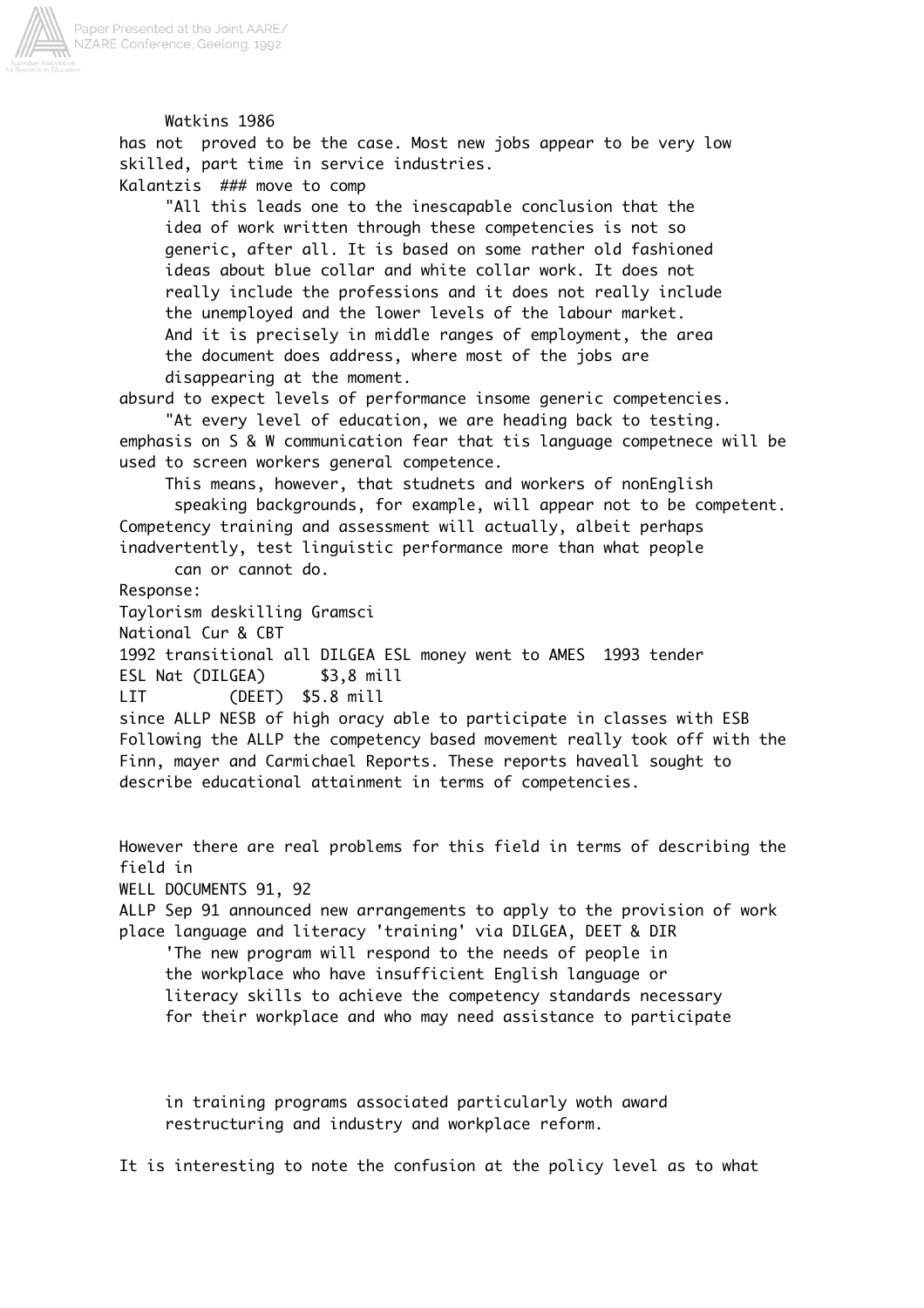

exactly is to be measured or taught in thes programs. For example, a teacher or English speaker might wonder at

 'language refers to ESL' and the claim that

> Literacy involves the integration of speaking listening and critical thinking and reading and writing

when all that seems to be allowed in such courses is reproducing uncritically an externally designed curriculum.

The rationale for the project begins with 'increaesed enterprise level productivity

PROGRAM DELIVERY

These policies have opened the field for tendering, so that rather than the funds automatically going to the established providers to fund on–going programs, every few months tendres are being called for the same funds. Recently more than twenty tenders were submitted, each for over one million dollars when only four million was available, resulting in tremendous waste of time and resources.The result of the tendering process has resulted in a mixture of public and private services with similar consequences to those Yeatman describes with regard to delivery of services in the 'human service area.

 Contracting out means that the expertise which has been established through experience in Industry over time will be lost to the lowest tender. Thus these experienced teachers might well find themselves without this work, whilst others with no experience will get the tender. Cleland 1992

With the mix of public and private the agency can become increasingly divorced from the practical on the ground requirements, resulting in prescriptive trade offs between competing values. Second, the providers are in competition with each other which weakens their professional culture, making itdifficult to work together towards the common good

 "The fragmentation of the practice based professional culture is likely to enhance the power of government agencies, professional associations and the relevant training institutions: they all become relatively unconstrained by the demands of practice where issues of different types of professionals and workers coordinating their services to real clients are the pressing ones.

Yeatman 1987

Program contractors are responsible for

 'the development of English langauges and literacy training resources which are appropriate to industry and workplace Award competencies.

but these 'competencies' which are in this case to do with 'language and 'literacy', can be developed by 'contractors' who need not be teachers with a language teaching background. Contractors can be

 •facilitators or promoters (Industry training board) State brances of trade unions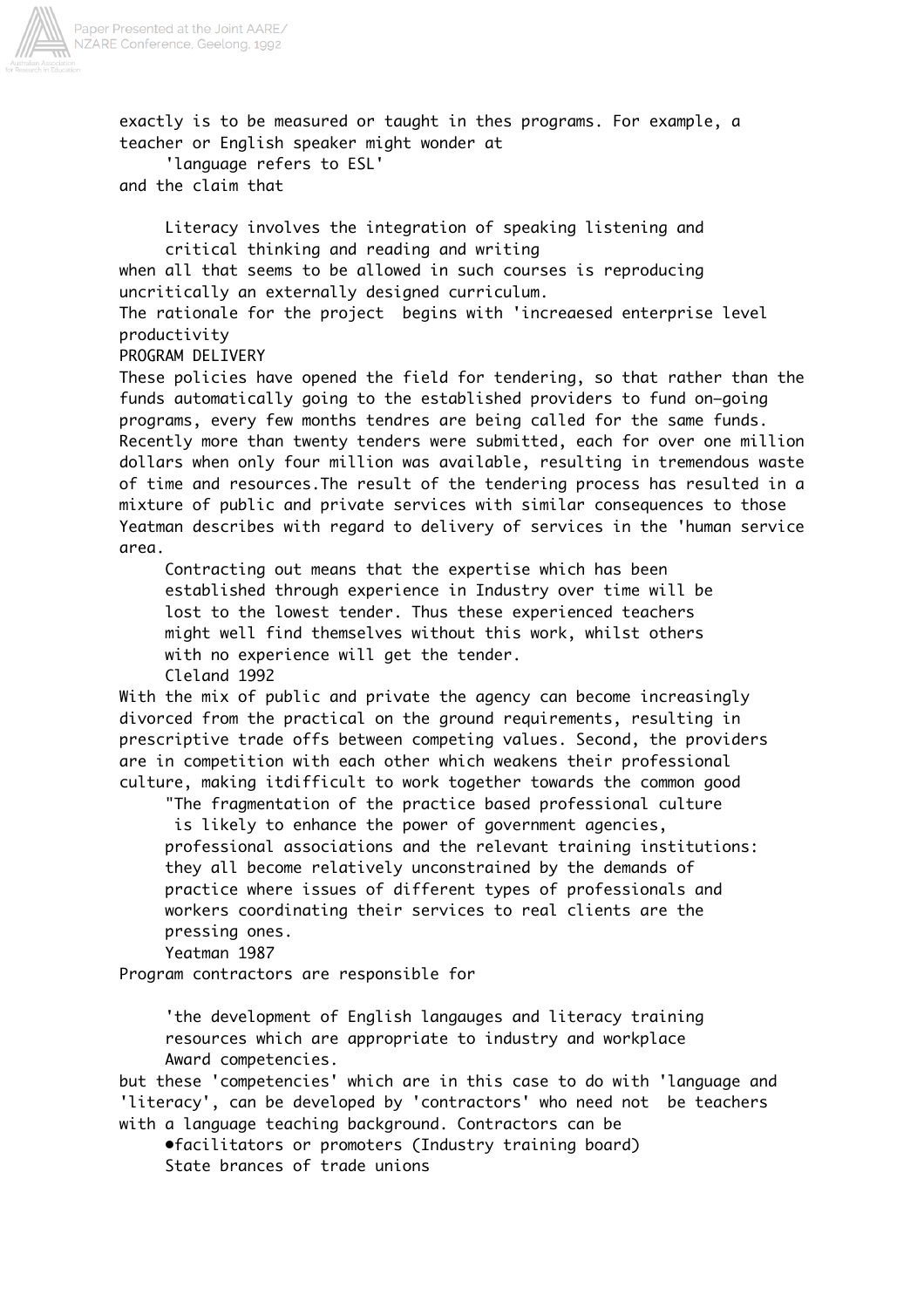

 State level employert peak councils •users (workplaces)

•providers

Another absudity for the providers is the artificial divided the policy creates for the proposed models of delivery. It states that the English language component of the courses will be funded by DILGEA and the literacy component funded by DEET when the course mightbe for both ESB and NESB students in the one program.

In the 1993 WELL Plan released in June 92, the discourse had been refined to refer to 'literacy ' and ESL skills', the ESL skills being L,S, R, W, a distinction which makes no sense to a language teacher. Again, no mention

is made of critical literacy skills.

The draft proposal acknowledges that teachers will need support in order to teach these programs.

'Professional development costs for English language and

 literacy teachers working in the workplace projects should be included as on–costs, in the overall project costing.

However when all the funding of these projects is subject to the tendering process, it is not difficult to imagine that this 'professional

development' will be one of the first aspects 'trimmed ' from the tender. Or, to take this from a competency perspective, the only teachers who will be employed will be those who already have proven their competency in some manner. Teacher appraisal, as Bartlett hinted, looks just around the corner in this field.

A further brief had been added, which does not appear to link with the Mayer competencies, that of 'improving cross cultural awareness'. How this is to be measured.?

 'The program also seeks to empower workplaces to support changes in industrial arrangements associated with award restructuring, and industry and workplace reform through improved workplace communication.

Note that the empowering relates to the 'workplaces' not to the individual workers.

 'A major focus of efforts to raise productivity and improve the competitiveness of industry has been the enhancement of the

 skills of the Australian workforce through competency based training but nowhere in this new document are these competencies spelt out

This new proposal allows for teaching to ASLPR level 3

'ASLPR 3 is the proficiency level where a non–ESB person

is able to communicate in English with sufficient accuracy

to meet his basic vocational needs.

If ASLPR 3 is seen to be the minimum for work, it is interesting to see the the AMEP has been funded only to teach to level 2

Access and euity have been included in the revised guidelines p21 Monitoring and reporting process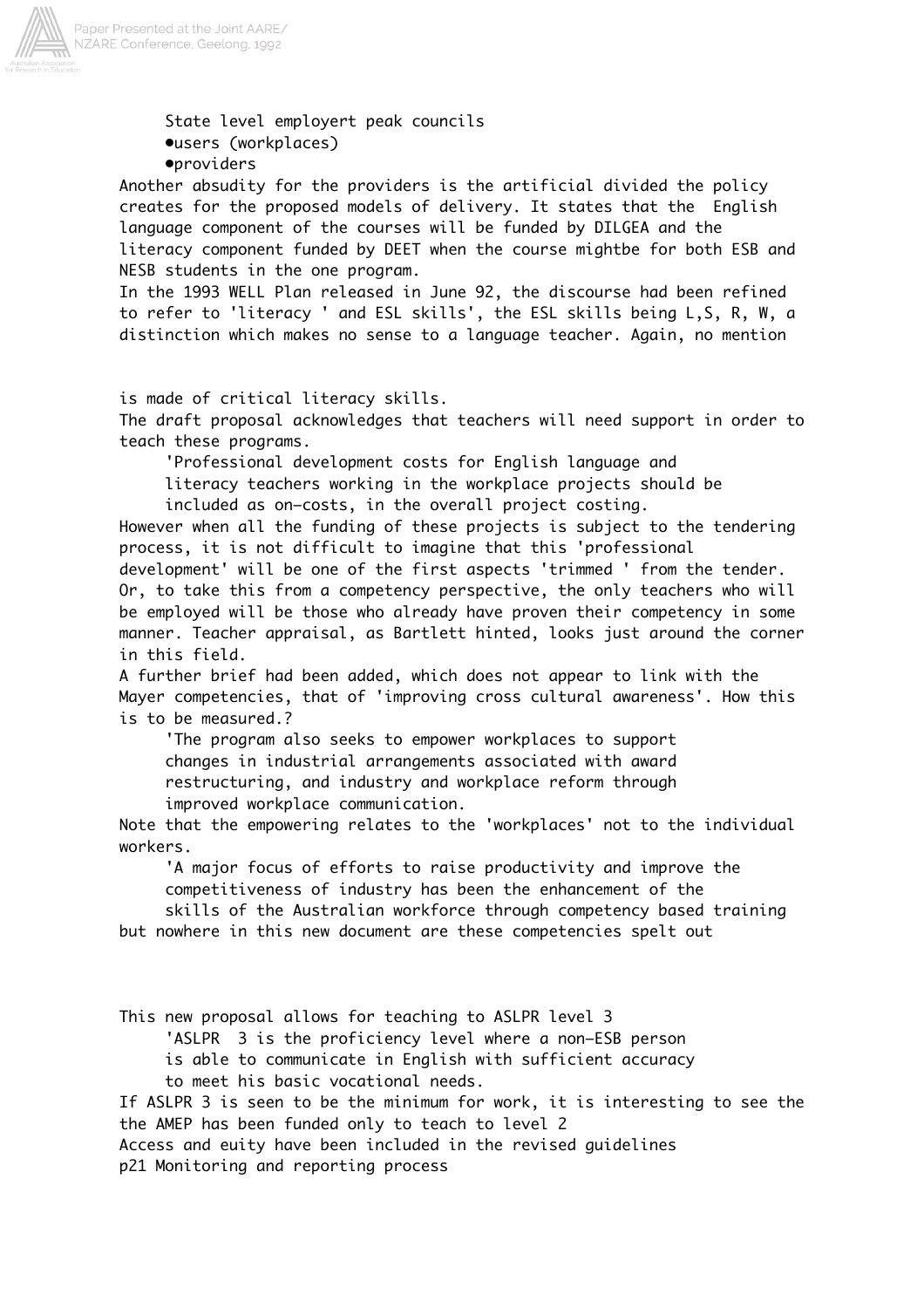

 'outcomes, in terms of competencies, achieved by workers, of completed courses

CHANGES IN PURPOSE 2 CURRICULUM NTB CBT NCP

Collins

 Whatever the interests of its academics, mainstream adult education practice in recent years has emerged as a professionalized pyschologistic pedagogy. (The designation of some or most, of its activities as 'continuing education', or further education' or

lifelong

 education, or recurrent education does not alter this fact. These are the categories of modern adult education practice.) Increasingly , its concern has been with designing techniques that will change the individual learners' behaviour and inculcate coping skills to make up for what are claimed to be objectively identified deficiencies.

Rarely do the curriculum discourses in TESOL move beyond the level of classroom activities (Richards & Nunan 1988). The curriculum is viewed as a product, rather than praxis. Curriculum has never been a central focus of on going professional development despite some far reaching attempts. Although for example, the AMEP claims to have a decentralised bureaucratic and curriculum structure, this has been disputed (Bartlett, 1985, 1991). The major curriculum initiatives in the AMEP (the National curriculum Conference 1985, the National Curriculum Project 1988-90) these have met with only limited success. (Nunan 1990) For teachers to try to construct a curriculum with some view of its social and political meaning, they must move beyond these curriculum discourses in TESOL to other fields of education, and these are rarely discussed in any forum that TESOL teachers might participate in. Are the discourses in TESOL constructed outside the classroom, for example, by mainly male researchers examining female teachers' practice, to examine the question from a feminist perspective? (Walkerdine) Do these discourses speak to or for these teachers? Is a new discourse needed for these isolated teachers, who are teaching on the margins of an increasingly diversifying field?

### #CORE CURRICULUM

the original idea was to get accreditation, but nowthat this is well onthe way core cur has been superceded by CBT Now CC doc will be used as the basis for becoming a REGISTEREDprovider of the accredited course using ASF RE ELEMENT & ASSESSMENT thus a complete change in purpose materials will be used in the 4 Areas as egs of good practice.

- 1 vocational
- 2 generic skills
- 3 workplace
- 4 community access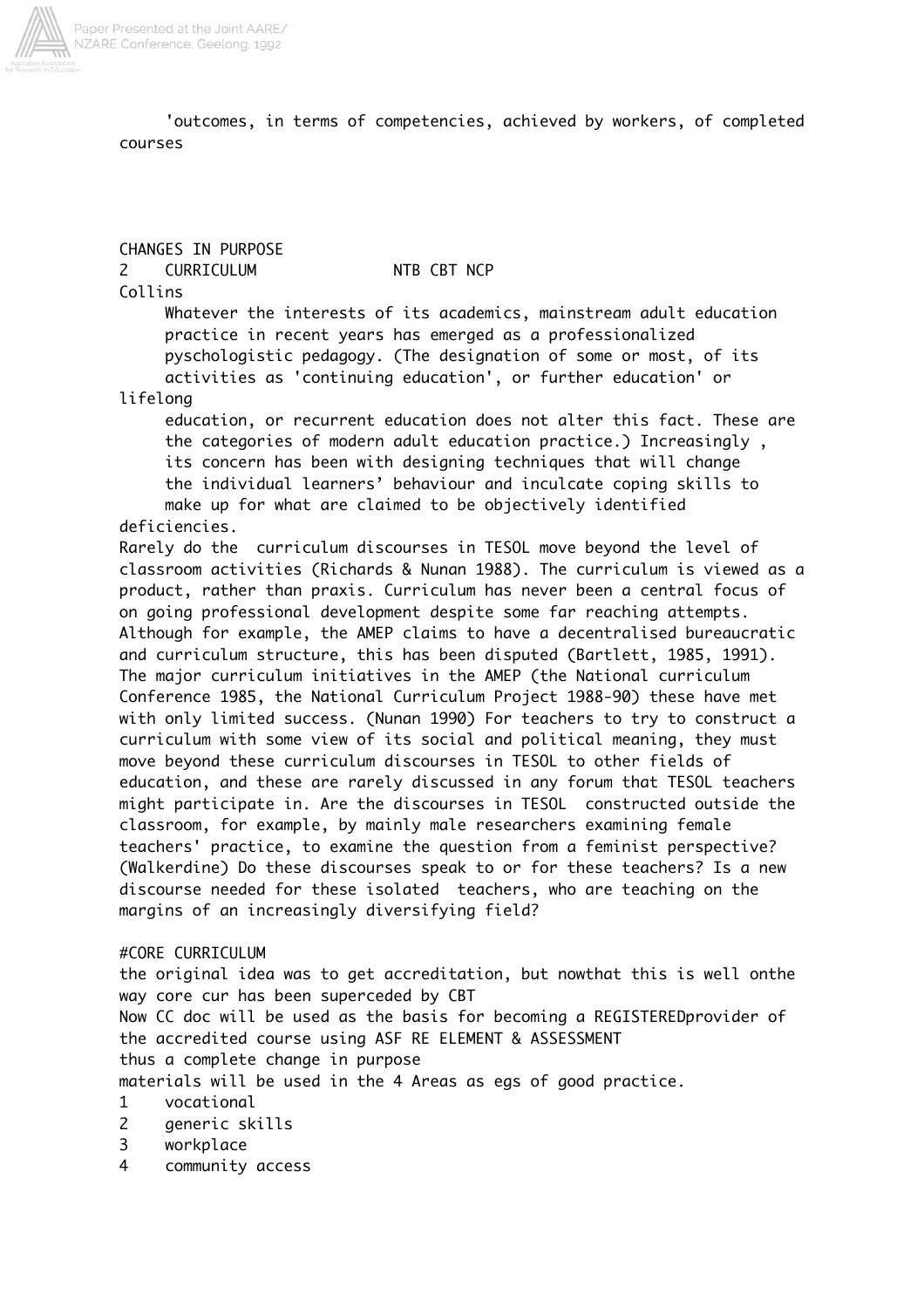

MAterials have been produced to deliver a standard cert course #CORE CURRICULUM PROJECT Tasks The core curriculum will be based on tasks, which have been described as an activity or action which is carried out as the result of processing or understanding language Competencies Task based, competency oriented approach The core curriculum will adopt a task based competency oriented approach, which will be manifested in texts taken from relevant fields. Document 1Guidelines 4 components •a set of graded tasks •principles to facilitate the application of the tasks to appropriate texts •principles to ensure learnr engagementwith the texts and tasks • procedurres for assessment 2Generic curriculums will be like NCP Frameworks 3Specific curriculums

## Ch1

Ch1 The current crisis in adult education the cult of efficiency call for a critically informed, transformative pedagogy marginalised field, within the institution, vs community house always fighting for survival Fixation on technique -> technical formulations as standardised pre– packaged curriculua–> artifiicality & detachment

## x

from teacher autonomy to puppet Response: National Cur & CBT COMPETENCY BASED TRAINING IN ADULT LANGUAGE LITERACY EDUCATION #use Pospect stuff

CHANGES IN ORGANISATION 2 levels 1 ADMIN tender, no awards, a/o contract ???OUTCOME HERE? Response: The way these programs have been envisaged are via competency ASf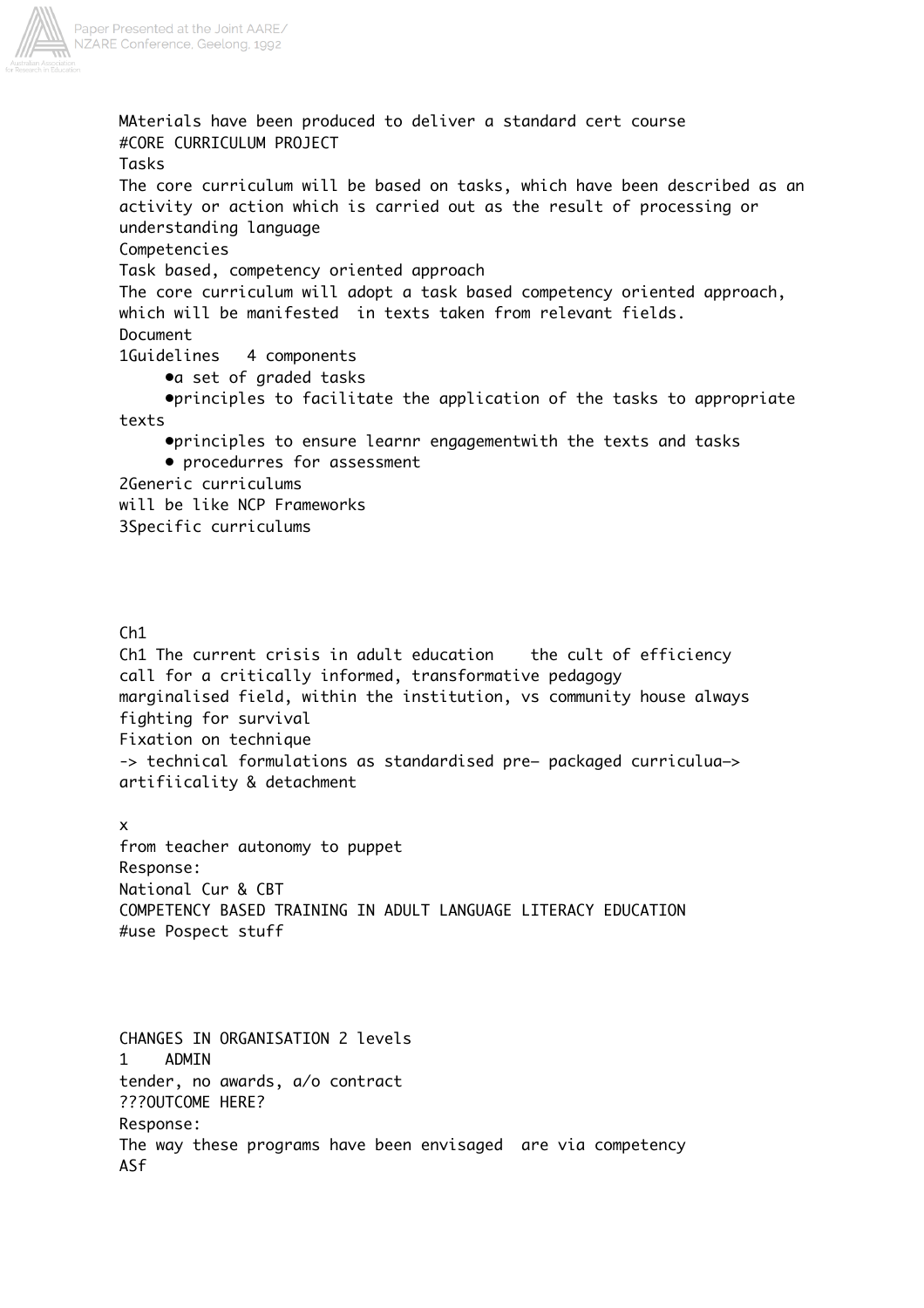

ANTB AMEP 70,000 pa 10,000 DEET backlog 60,000 AMEP most learners need 400–720 to reach minimum social proficiency p58 EWP POLICY short increased funding to work related programs SIP, Skillshare AMEP previously defined by period of residence, not attainment levels minimum social proficiency ASLPR 2 Classes spring up over night and teachers are employed in new settings with no curriculum support, handed a class list , often selected by a clerical assistant at the CES There is ample evidence that this is not the only or indeed the most efficient way to move forward in the face of growing unemployment amongst the least skilled workers regardless of their background. CHANGES IN PURPOSE IN ADULT EDUCATION 'adult educators are being seduced by exemplarsof extreme rationalization such as competency based learning, and the many skills–based curriculum formats which purport to teach us how to cope and how to live. Collins '...in the absence of a sustained social critique, modern adult education practice steered by technical rationallity serves the whims of an advancing neoconservative political ideology. to achieve their employment potential Within adult education, there are four commonly held concepts of adult learning. • self directed learning and the andragogy school (Knowles)

- learner centred and the humanistic educators (Rogers)
- critical pedagogy and social action(Mezirow)
- training and efficiency
- (Boud, Keogh et al1988 )

It is easy to see that it is the last of these concepts which has recently risen to the fore within the discourse of competency based training. Most of the literature concerning these approaches in general adult education pre-supposes a western cult of individualism and self determination which might not be culturally acceptable for students with different views on the role of the individual in society. Candy (1988) comments that only one third of adults wish to be self directed in their education, and perhaps the figures would be even lower for students of non English speaking background.

 When people make recommendations about increasing learner control, they enlist many arguments. They point to cultural values, such as those of individuality and self fulfilment; `rapid social and technological change and the consequent need for continuous self development and self improvement; the emergence and refinement of the notion of lifelong education; legislative sanctions which demand equality of educational opportunity; a liberal sort of humanitarianism which emphasises personal empowerment.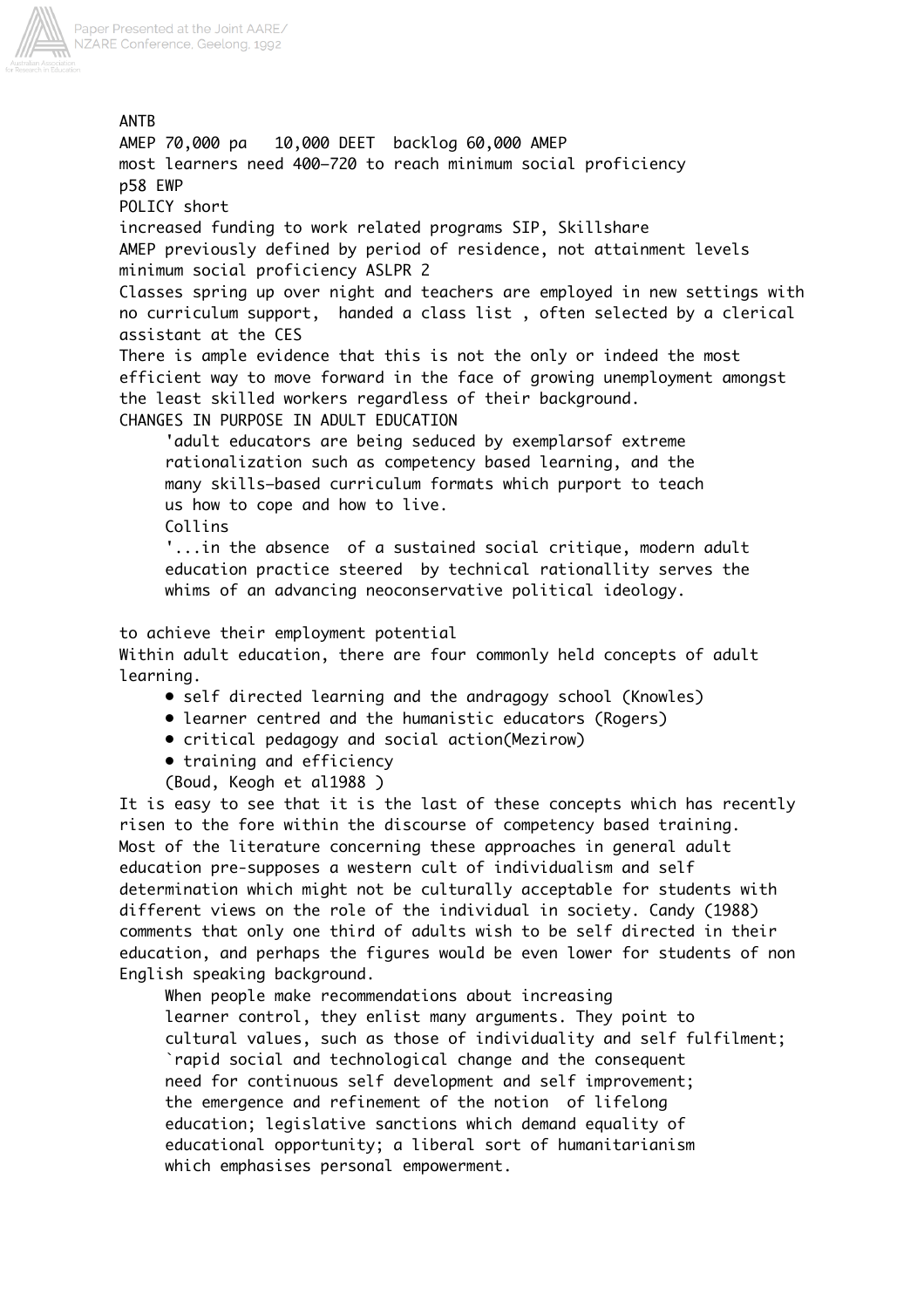

## Candy 1988

Both AL &TESOL have held the first of these two ideologies as the basis for their pedagogy, although this has always been a problem in EWP where, before the setting up of Tripartite Committees of Management, in many cases the purpose of the course was to be seen as an instrument of management. Q M Ed paper

Importance of reflection in adult learning

 The kind of reflection in which learners engage may not be critical in the sense used by Freire and Mezirow. (Boud)

This is not critical enough for Kemmis (Action research and the politics of reflection)

The language of the discourse

 '...in the absence of a sustained social critique, modern adult education practice steered by technical rationallity serves the whims of an advancing neoconservative political ideology. Collins

link to Kress

The paucity of positivist research in the area of curriculum has been well documented by many writers (Giroux 1983, Kemmis1986,Lather 1986). Feminist writers have contested the privileged position that positivist research has claimed, as being of universalised male experience (Blackmore 1989). At the moment in TESOL there is a renewed interest in scientific and ethnographic, interpretive research. Interpretivist research aims to understand the meaning and significance of human actions. This research is becoming increasing common in TESOL, as an ethnomethodological or qualitative approach.

Critical emancipatory research aims at a critically reflective approach to research based on collaborative enquiry, where both the researcher and the researched are involved as equal partners in the process. This type of research can be undertaken by groups of teachers who come together to reflect on their practice and in the process develop critical praxis. This action is empowering as in the process the teachers come to understand their own practice, and place this in a wider educational perspective. The purpose is to transform education by a better understanding , in its social context. It is firmly grounded in society and views education in its social context also.

Recently there has been 'an epochal shift' towards the concept of a constructed world, a world constructed in discourse. and the 'texts' which enshrine the experience. Knowledge is no longer fixed but constantly changing, so too is there a concept of shifting subjectivity which not seen as purely unitary ,rational, but multiple. The discourse provides the subject position, which can often appear contradictory, but also allows for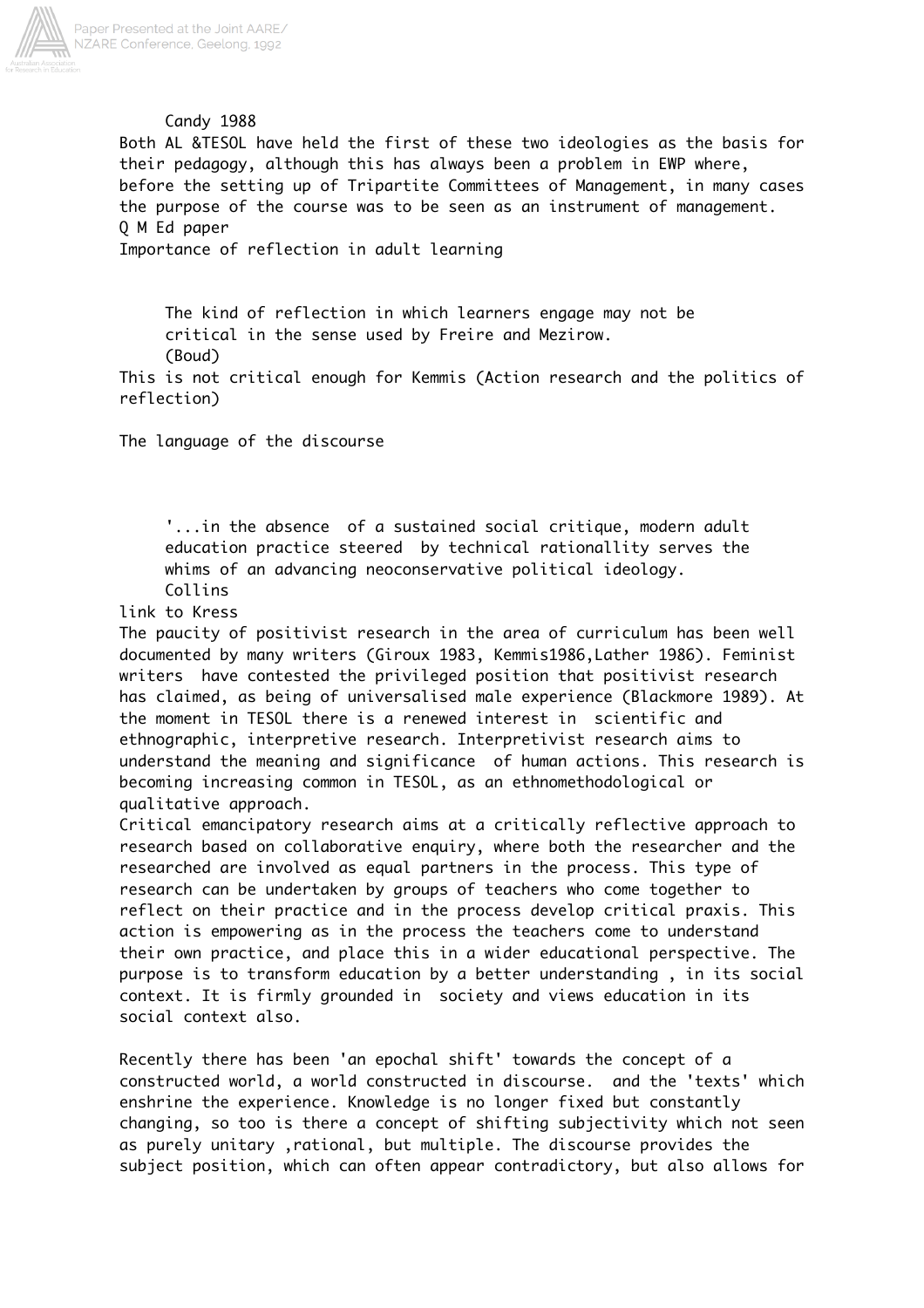

a theory of the unique.

As an extension of this research follows 'second wave' feminism or, in Lather's terms materialist feminism, which attempts to make sense of these shifting subjectivities. For feminists the problem with all previous research paradigms is that the are predicated on a patriarchal world view and contemporary feminist theory is attempting to move beyond the earlier attempts to reconceptualise male discourse, from new parameters. For me an important aspect of feminist discourse is the perspective on ethical questions in relation to education. Whereas MacIntyre has shown that ethical views based on some sort of liberal humanism are 'morally bankrupt' at this stage of the twentieth century, feminist theories offer new perspectives on moral questions (Gilligan1984). If morality is defined in terms of 'interrelatedness' compared with a patriarchal view which values autonomy at the expense of interrelatedness. This I believe is important is establishing how TESOL teachers come to decisions in their classrooms.

While TESOL remains a marginal area of education, with low status, the teachers will remain isolated from curriculum debate. The journals have shown that in these contexts it is possible to engage in critical reflection, to engage with the literature and to begin to construct the new teacher.

The move to self directed learning , learner control is based on cultural values such as individuality, self-fulfilment and empowerment (Candy 1987). Yet these values are not important to many of the students who we are trying to teach.

 ... to recognise the necessary plurality of positions occupied by women of differing ethnic origins and languages (Haug 1987:12)

The feminine approach to value relatedness and care is extremely useful to help explain the

way in which the TESOL teachers seek to relate to their students in the classroom. From feminist research this is seen to be of value and not confused with the negative connotation of 'mothering' which is often held up against the teachers intuitive knowledge of how to proceed in their

classrooms. A woman's construction of the student is driven by her ethic of care. To care for the student is more important to the teacher than the bureaucratic concerns of the administration. The journals have given voice to this dissent. Ferguson (1984) has shown that the growth of bureaucracy always means that the gaps between the teachers concerns and the administrators widens. With the recent moves to permanency has resulted in the teachers being constantly drawn out of their classrooms into tasks which keep them from their main concern - teaching. Whereas these women, many of whom work only part time have in the past taken fairly submissive roles within the organisation, through the journals they have given voice to their concerns and in this knowledge have gained strength. One of these teachers has now become a union representative, a role which she saw as useless at the start of the project, in order to make the part time workers voice heard.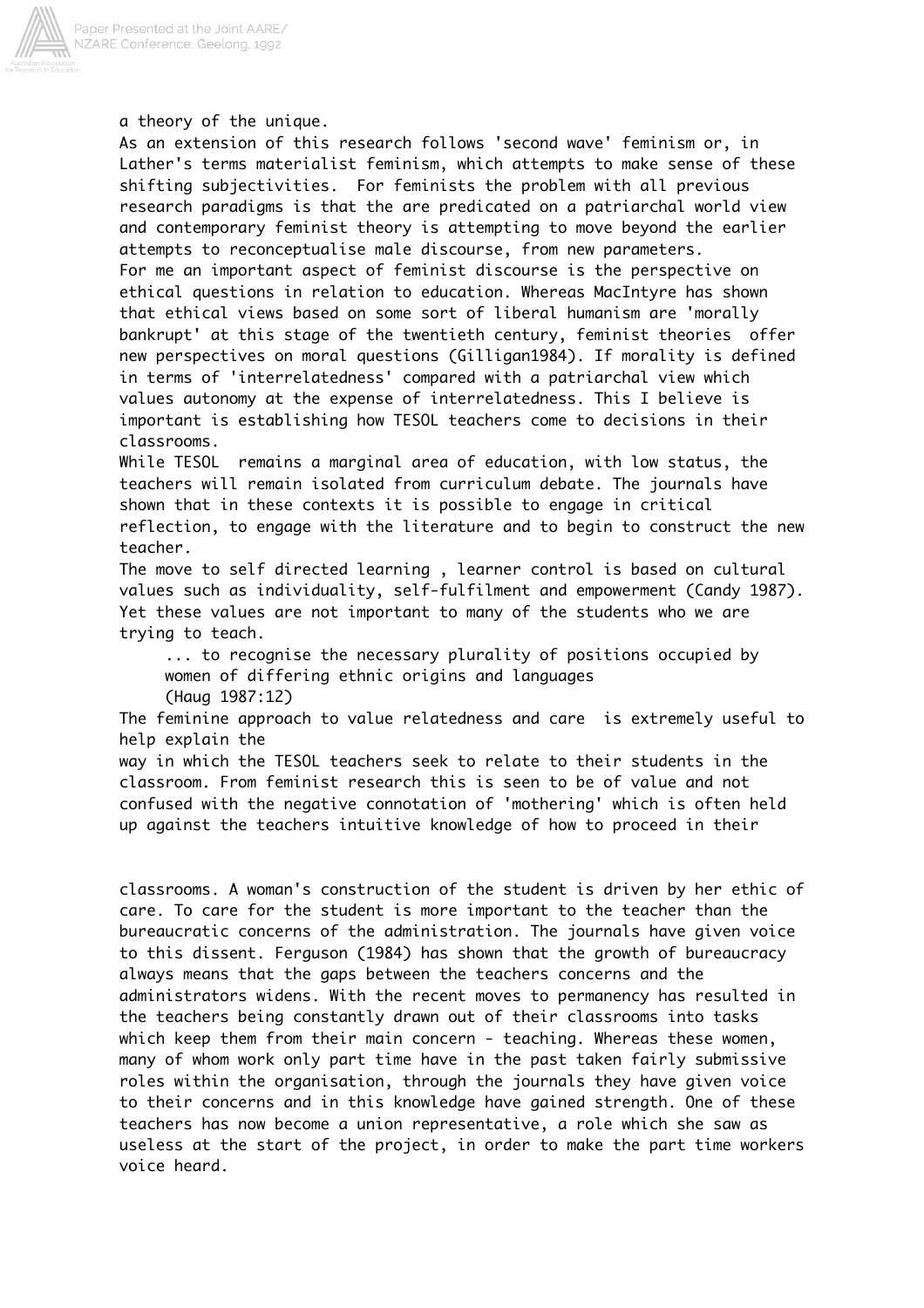

And finally what of the post modern discourses? Here the idea of the unitary subject has been deconstructed so that it is now seen to be legitimate to take a subject position within a discourse which is full of contradiction, multiple and not purely rational. (Henriques 1984) Much of what a teacher perceives in her classroom appears to be contradictory t o the dominant discourses in TESOL. Viewing her world in this way supports her construction of knowledge based on her perceptions of her own experience. Even within TESOL it is acknowledged that there is a great deal of uncertainty as to how an adult learns a second language (Freeman1988) so that the teachers own view base on her experience from a post modern perspective, can be seen as a possible way of describing her dilemmas in her relation to the dominant discourses. The world of TESOL is essentially multi voiced and the teachers constructing a new discourse might be able to describe this world in terms which are seen to be relevant in these difficult times.

### 6 THE FUTURE

 To reflect critically is to locate oneself in an action frame, to locate oneself in the history of a situation, to participate in a social activity, and to take sides on issues.

(Kemmis 1986)

But what of the future? What has this project revealed in terms of future work in this field? Even though the process of using journals is quite problematic on a number of levels as has been described, in this context has a great deal to offer I believe that in TESOL where so many of the teachers remain isolated in their daily work the journals can be used as a forum for critical reflection and action research. The problem of developing and sustaining critical communities within schools has been well documented and it seems to me that the use of journals is particularly useful in TESOL where the teachers will remain isolated from each other in their work.

This paper aims to show how changes in policy at one level have resulted in the co–option of the field by the bureaucracy, so that resistance is seen as irrrational.

With the development of a new field in repsonse to new opolicy it has been easy to adopt the new discourse of competency based traing and opt fotr the certainty and accountability that a national curiculum will provide.. With such a curriculum in place where the teacher is provided with the teacher prooof packages, the teachers become invisible. There is no room for contestation. The curriculum paradigm is reproduction. Similar moves have been made before and resisted. Will it be possible to continue to resist?

#### EXTRA

 This book attempts to switch the spotlight on to the role of adult educators and the nature of their current commitment. It is informed by social theories of action rather than psychological learning theories.

COMPETENCY BASED MOVEMENT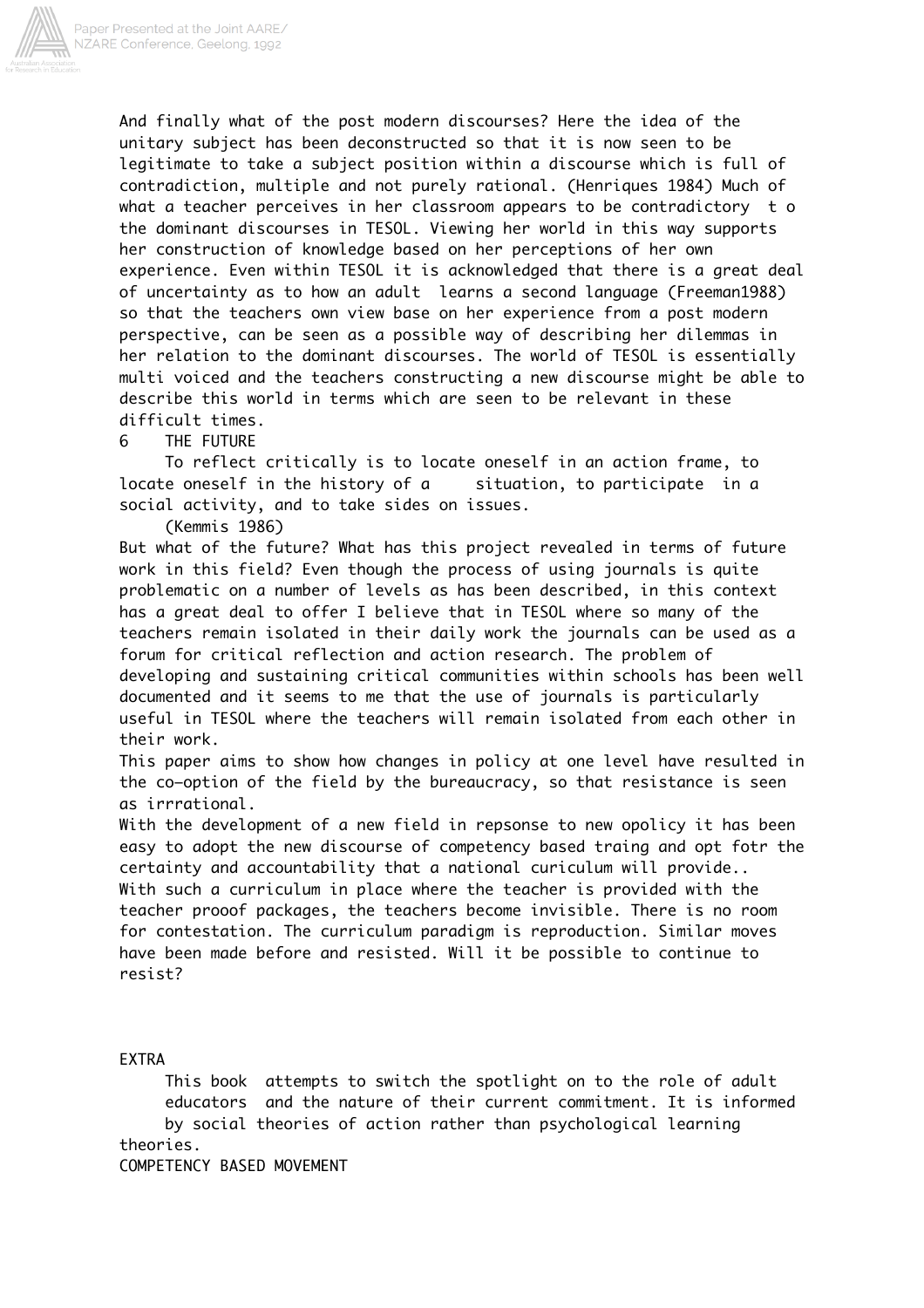

## Australian Standards framework

 The National Training board has decided to establish a broadly based ASF of eight competency levels which will serve as reference points for the development and recognition of competency standards. vocational training and qualifications may be compared by using

competency levels.

(National Training Board 1991)

NTB p7

 '..the specification of the knowledge and skill and the application of that knowledge and skill within an occupation or industry level to the standard of performance required in employment.'

The NTB has adopted a broad concept of competencey

 in that all aspectsof work performance, and not only narrow task skills, are included.

Moreover, the broad concept of competency should be:

related to realistic workplace practices

expressed as an outcome

understandable to trainers, supervisors and potential employers

issues and concerns

 The competency based approach offers considerable advantages. Re–locating the primary emphasis from the processes involved in training ( the inputs) to what a person can actually do in the workplace as a result of the training (the outcome) allows education and training provision to be signficantly more relevant, focused and needs based.

## 90 The problem of competence

 '..management interests are well served, education and training programs are trivialised, while occupations are increasingly de–skilled through the deployment of narrowly defined prescriptions.

Collins

inMawer

 The dividing up or reducing of worker skills and knowledge into small, packaged, encyclopedic, incremental, and prefabricated bits is a very structural approach, no doubt, and superficially attractive. But ...rather along the lines of Taylorism which we are supposed to be leaving behind (the current emphasis on competency based training and assessment in) vocational education and training is creating an impression that it is setting about the task of ignoring the whole, the comprehensive, the conceptual, the broad knowledge of production, and the knowledge of the social context of work.' Gribble 1990

 "Similarlly, the process of establishing competency standards and assessment procedures , and developing the consequent training programs, has significant ramifications for demands on individuals' abilities to read, interpret and write complex abstract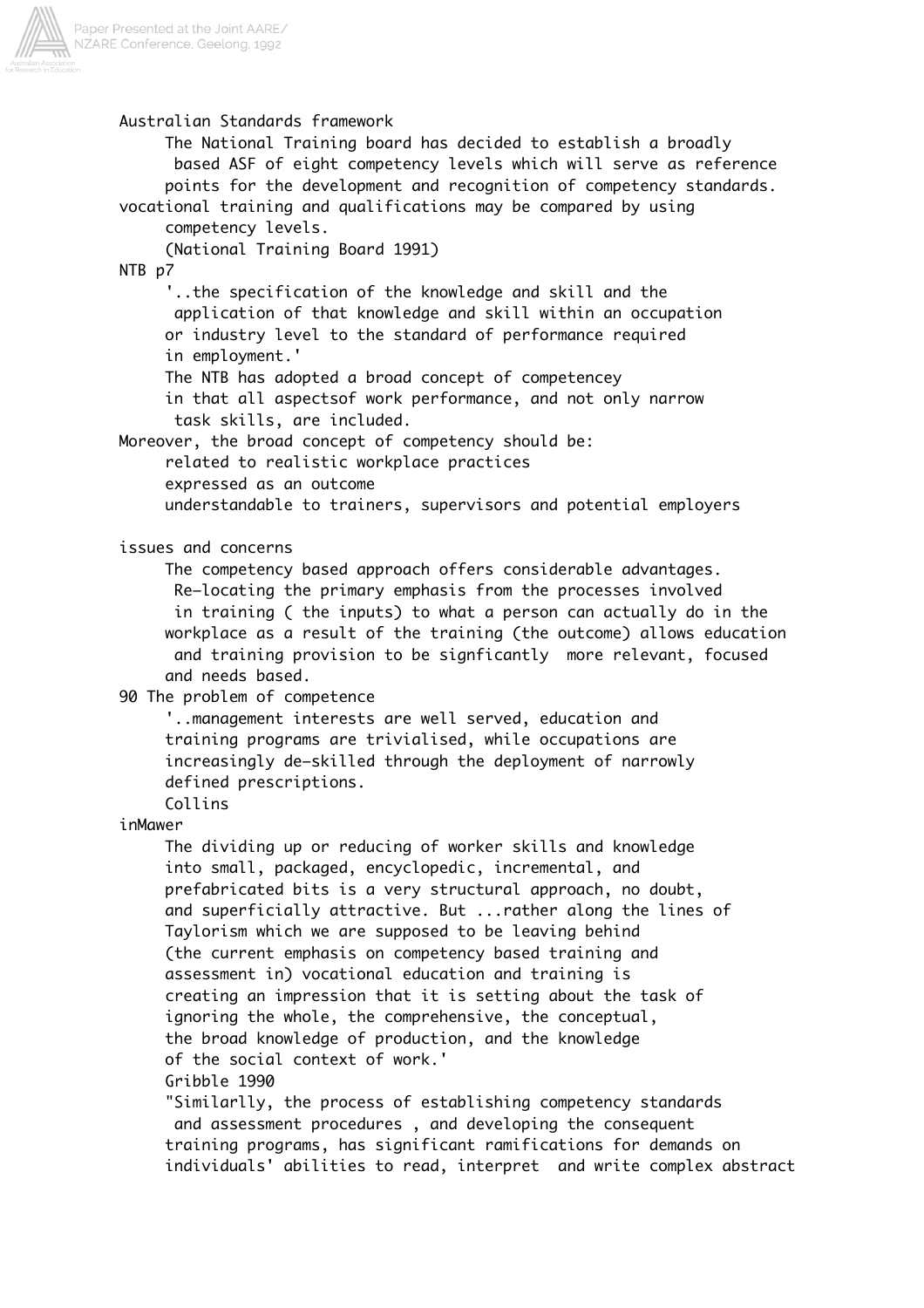

 English texts. The competency based approach is to a great extent industry driven, with the aim of developing more

 performance oriented , effective and fairer assessment and training methodologies. However , it is not difficult to see how the actual implementation process could have become a significant gate keeping exercise. p15

## SPOKEN WRITTEN CHANGE MOVE###

1 Written job procedures

 "This transistion from oral to written text has led to the abstraction of the simplest operational procedure to a point where accessibility and comprehensibility have been significantly affected..

2 Participation in consultative processes

3 Accessing training &Promotional opportunities " Most studies of literacy in the workplace have established that training for ajob demands both a higher level and a wider ange of reading and writing skills than those required in the actual performance of the job. Wickert 1989

## Teachers

### # Yeatman

conclusion

 "the proliferation of policies at the present time is a response to the increasing complexity of society. This complexity results from, as it creates, a plurality and fragmentation of voices which seek to be heard within the policy process.

multiplication of interests Politics of difference

155 Politics of discourse

Haraway language politics

 "Discourse is the power to createrealityby naming and giving it meaning'

Foucauld "discourse is the power which is to be seized' VIP

 "..that their own positionality is not fixed or even coherent. They may discouver that their subjectiviyt has been located between, or across distinct and even contradictory discourses of identity.

..^dentities are not fixed....sitesof past subjective experience. "Self and identity..are always grasped and understood within particular discursive configurations. consciousness, therefore,

 is never fixed, never attained once and for all, because discursive boundaries change with historical conditions. Teresa De Lauretis 1986

The Coalition are now speaking of introducing an English language test as a prerequisite for citizenship.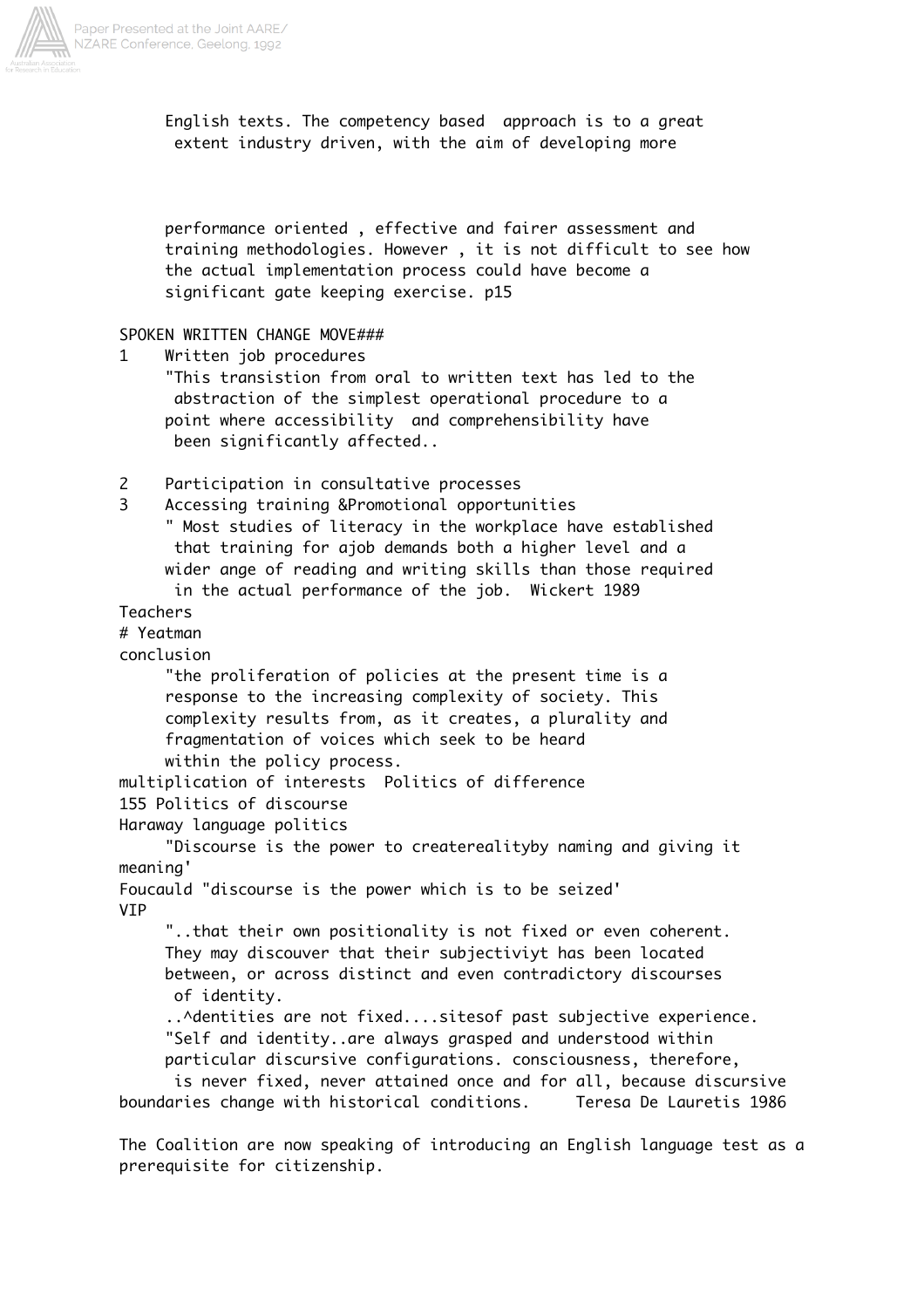

Not enough work has been done as yet on a linguistic analysis of the language required. For teachers to make this analysis there willneed to be some inservice. Some work is being done at Macquarie.

There are several major schools of linguistic analysis. The view which has gained support from NTB, ASF, ALLP, WELL is that of Halliday's systemic functional linguistics, which takes account of the socio cultural context and relationships revealed in language.

 ASLPR The proficiency rating used nationally to rate students of NESB in listening, speaking, reading or writing. An individual is given a rating for allfour skills, which often differ markedly. The notion of an across the board ASLPR 2 is not one that ESOL teachers use. It is interesting to note that ALLP states that ASLPR 3 as minimum for employment, but until now, the AMEP has been funded to teach only until ASLPR 2. There is a second scale in use, the ALAN (Literacy & Numercy) Competency scales which were developed but strongly contested y teachers. They are to br dropped as soon as the ASF are in place.

University in this area rill require separate programs. There are no clear definiti i The language of the new discourse needs to be examined carefully to reveal the discursive positions available for the stakeholdersIn

bringing together the two groups in EWP certain tensions will arisecaand f ,,he perspectives of the teachersa. DILGEA has regulatedaccess to the AMEP under strict criteria, based on thelenght of time in Australia, level of English and priority groups. (

e,s which has always been a large provider in AL, courses are sch constructs its pedagogy fromseses oWithin either field one could argue the effect of these colonising, rational discourses created by knowing subjects, and the effect and positioing of these discourses of the unknowing, irrational other, whose lack of understanding of the language of power, is constructed as being deficient (Fairclough, Walkerdine). The discourse positions available – the discourses of the workplace– are those of the compliant worker, and rarely do language programs take up a critical view in order to contest these positions (Auerbach 1991). One critical change which these policies fail to take into account is the cnature,ing which , The rate of job loss is higher for men than women, but women are still finding it difficult to gain access to non traditional workplaces. 1992 There is concern as to how assessment of competencies is to be used and it is feared that enen Kalantzis 1992 There appears to be an attempt to colonise the discourse of unemployment with the discourse of deficiency, one which is often used to describe 'the other' particularly those of NESB.#

The move towards deskilling both workers and teachers by this new narrow construction of their work, hints of Taylorism, a discourse which it is claimed, Award Restructuring will over turn.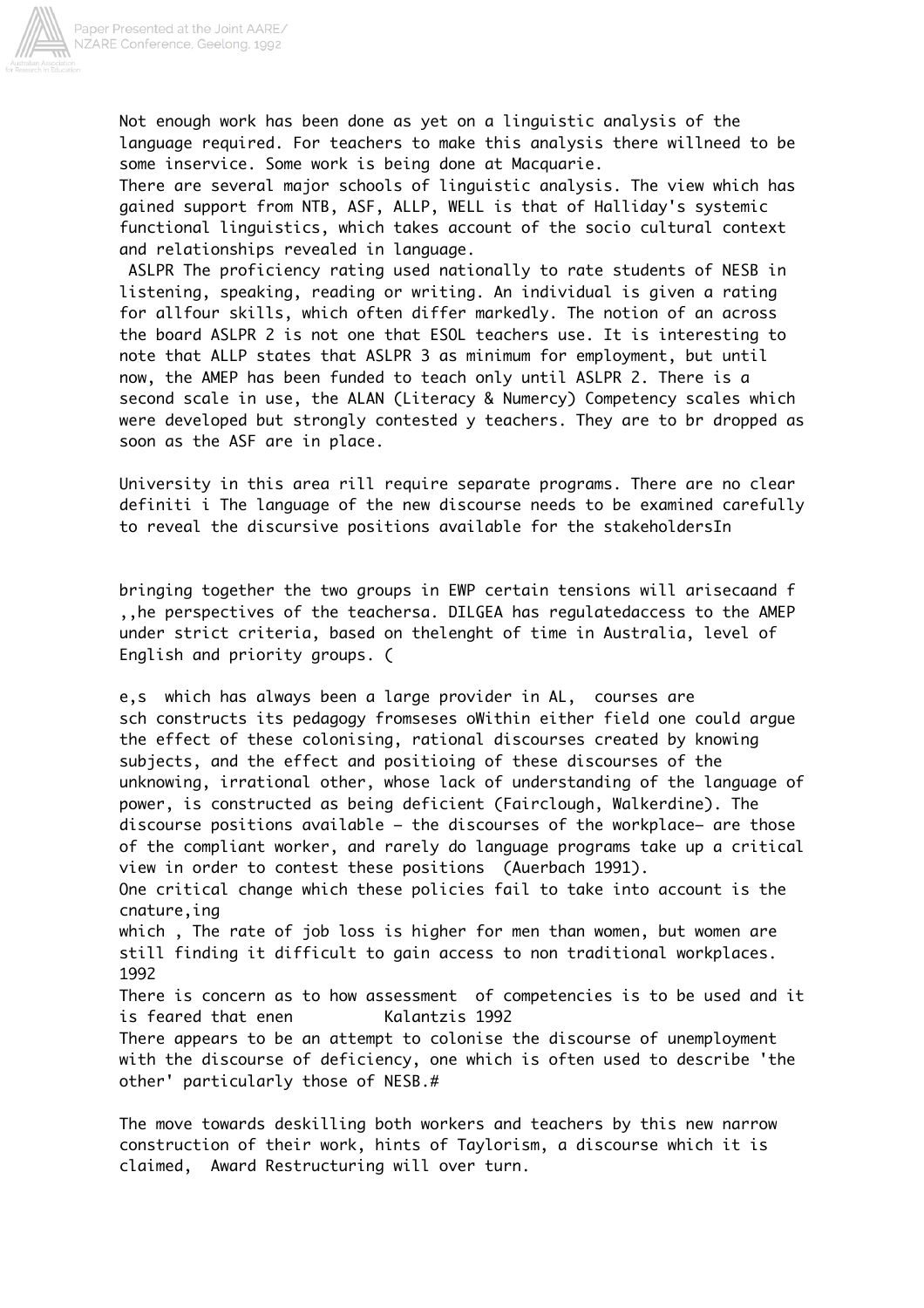

CHANGES IN Australia's Language and Literacy Policy () It seems that allpeople IN 1990, ed adult literacy anded the. Resistance to 'compulsory' literacy training in industry by management is a real concern.l are mentioned, as the ALLP preceeds the Finn, Mayer and carmichael Reports, which again have radically changed the discourse in this area Tas power, r. h it educationr be phased out is.how or why.Workplace English Language and Literacy (WELL) be phased out isAlthough the policy outlines in deatail the types of reponse the administraotrs are making there is a more fundamental question as to the changing nature of work which needs to be addressed but is ignored. ˇˇˇˇˇ

issue which is crucial to the teachers who are working with both the employed and the un–employed, is not being discussed in any forum that the teachers have access to.

#

jointly managed through the departmants of . amongst workers with low levelsof literacy and English.CHANGES IN

er called foring future programs.

 90ua Although this division might help the bureaucrats in their three departments, such artificial divsions make no sense to the teachers. the discourse had been refineddefined as listening, speaking ,reading and writing ()one might think are the same skills as constitute literacyis just around the corner

CHANGES IN PURPOSE IN

contemporary basic provision

Although the ideology of self development and personal empowerment have long been espoused in adult basic education, in practice much of the work has not confronted the political reality of the students positions, and indeed in TESOL, not even taught the language to begin such a critique and enter into the discouse in an active manner (Bartlett,Auerbach). Thus much of the practice, based on the liberal humanist views of the individual, have not been empowering, and have acted to reproduce the dominant power relationships within the society. 1988

Naturally these claims would be contested by some teachers who have actively engaged in social critique, but these teachers would be in the minority.

The literature of critical social theory challenges our understandings of teaching. If our work is examined from these perspectives, then the whole system is thrown into disaray as Giroux commented.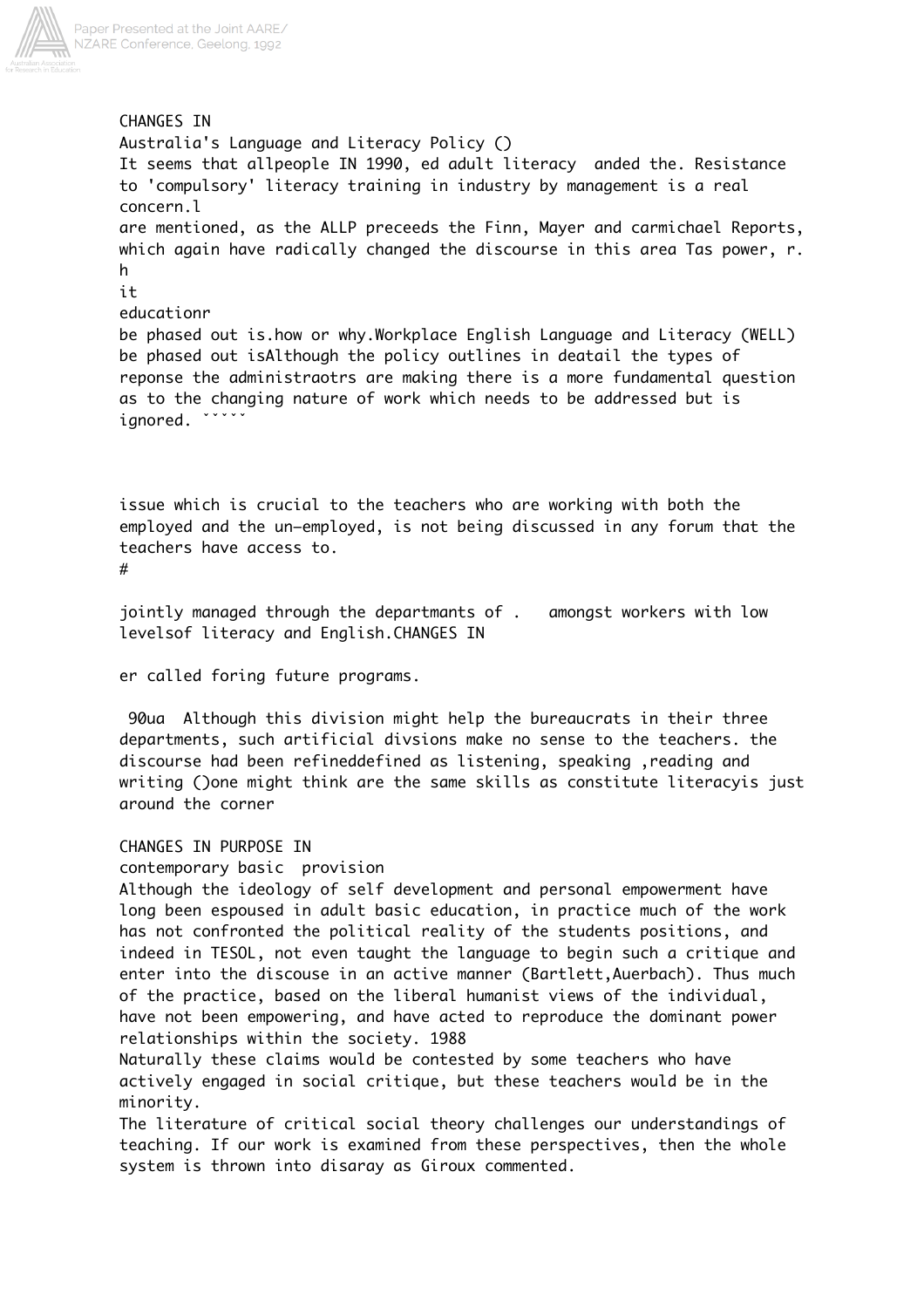

 Teachers education has rarely occupied a critical space, public or political

within contemporary culture. (Giroux 1991)

As we fast approach the end of the millenium, and are surrounded on all sides by the technological rationalists, whose 'ways of seeing' our world might be quite different from educationalists in the past. It seems vital that teachers can, in their own classrooms, examine critically the bureaucracies which govern their lives. In ignorance of these dominant power structures within the society, a teacher is powerless to challenge and contest them. The teachers therefore unwittingly reproduce these technocratic and corporate ideologies which characterise the dominant society.

To return to Giroux

 "This lack of attention to critical social theory has deprived student teachers

 of a theorectical frame work necessary for understanding,affirming and evaluating the meanings which the students socially construct about themselves and school and has therefore diminished the possibility of granting them the means to self knowledge and social empowerment." Giroux 1991

This is particularly relevant in the field of TESOL where the teachers are working with minority groups of marginalised students who are trying to come to terms with new social and political systems and their changed economic and social positions in these new systems. Some teachers who find themselves teaching minority students, a cultural distance between 'us' and 'them' develops as a result of the lack of a framework for understanding the differences, whether cultural, ideological or of gender. Teaching practice becomes an occasion for the production of an alienated defensiveness. Teacher education has rarely occupied a critical space, public or political within contemporary culture. According to Giroux, teacher education constitutes a set of institutional practices that seldom results in the radicalisation of teachers.

 The political space which teacher education occupies today generally continues to de emphasize the struggle for teacher empowerment;

further

 more it generally serves to reproduce the technocratic and corporate ideologies that characterise dominant societies. Giroux 1991

In these troubled times of the corporate curriculum, education being seen as inextricably linked to productivity and training and teaching seen as 'adding value' to the raw materials - the students, surely this is a time for us to reevaluate critically the courses being presented to the students. We cannot allow our teaching to become a site for uncritical reproduction of practices which are not empowering students, and perpetuate the unequal power relationships which dominate society today. The institutionalisation process of the new teacher is well known and well documented (Zeichner & Nunan). We must build into our practice the critical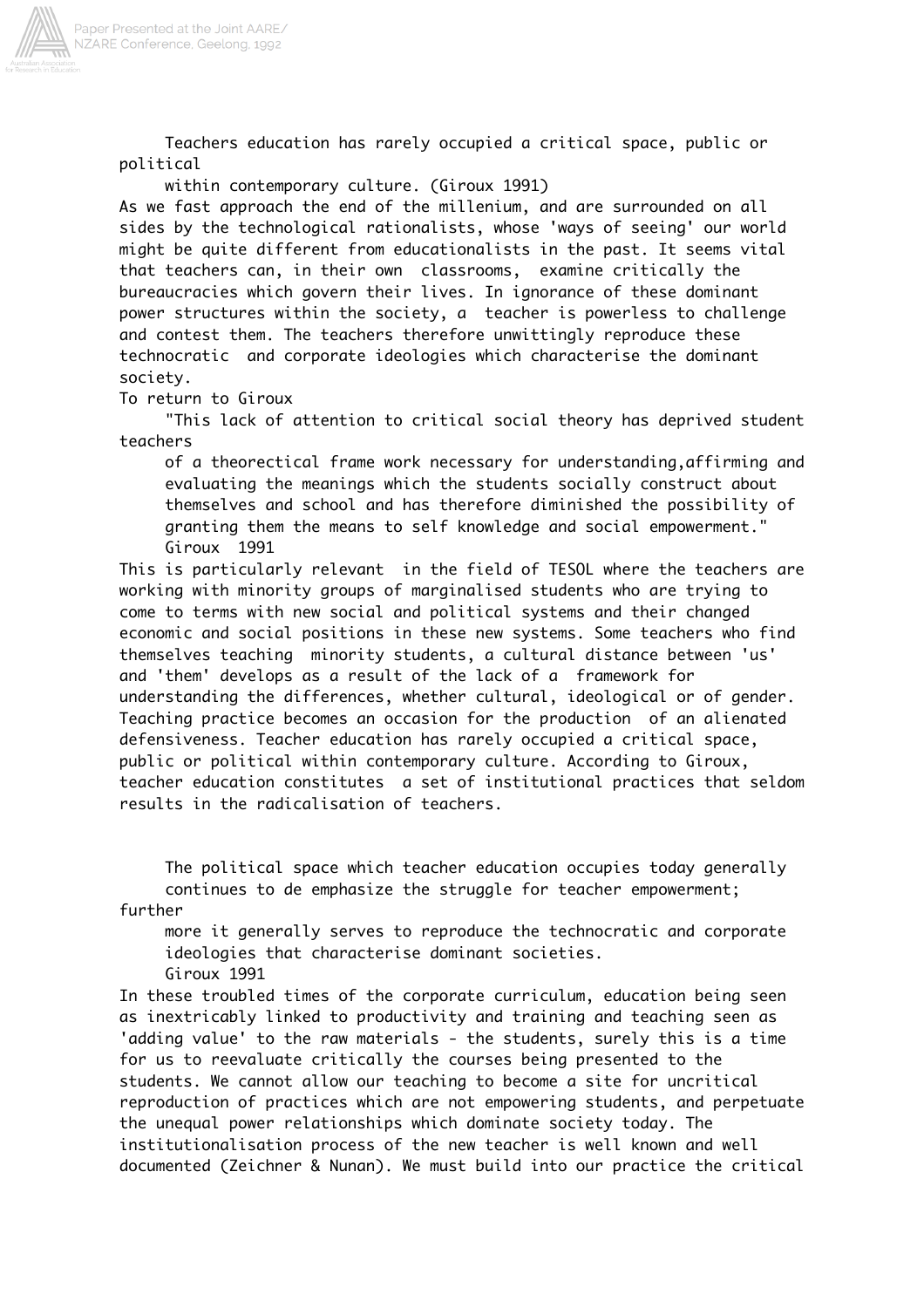

space to evaluate all practices in order to become critically reflective teachers and engage in action. (Kemmis) ''

Within the tradition of the learner centred needs based curriculum, developed by teachers in their own classroom, a new curriculum discourse has emerged, that of National Curriculum, competency based training and Core curriculum. As yet there appears to have been little resistance, if any, by the administrators, all of whom are struggling to tender for their own survival.

The implications of the new discourse on the practice as we know it are not being critiqued, teachers are not being heard and discussions with teachers, of these new approaches are not taking place. Within TESOL a critical discussion of c and its role in contesting or reproducing the power strucutre of society,.Rarely do thepractice.ESOL teachers might participate

Whilst there may be areas of education where a competency based approach might have some usefulness, as Finn, Mayer and carmichael would have us believe, the area of language education, the strength of which Stenhouse commented was in its variety and response to context, would seem to be an area likely to gain very little. However, this approach has been accepted with little debate, by the administrators. THE

 It is now urgent to establish a national curriculum framework of competencies witin the AMEP

DILGEA

 "Similarl Mawer 1992

There appears to be an underlying assumption that a assessing a work related competency in the workplace is a language free task, or that the language demands of describing the task are an integral part of the task itself.

As mentioned earlier, there are significant differences between spoken and written language, which are being overlooked.

Mawer 1992

 These are critical issues but the teachers who are currently in some workplaces already teaching to this competency based approach and finding contradictory, are not priviledged to debate. Again they are not heard, or in raising a critical voice against the new discourse are seen to be 'irrational'.

Tof a core curriculum thericulumproject over run the competency approach. thericulumregistered the .T there has been and the now four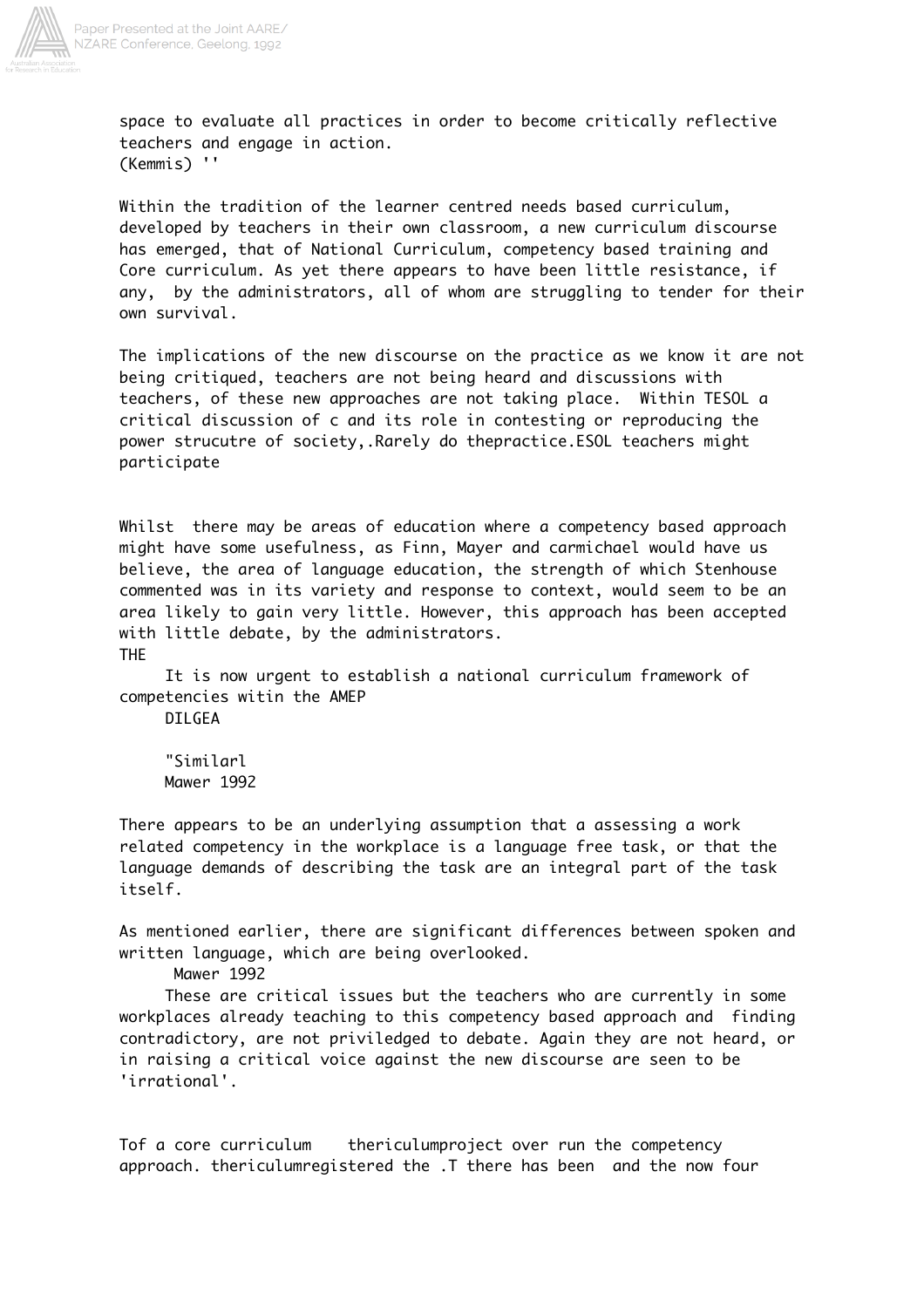

designated aexamples

a t. Tasks which will be manifested .

### e steered by technical rationa

in order togive some sense of validity to the field Little research of this nature is taking place. Feminist research challenge the patriarchalto be (Noddings)From the research it seems that which

.S tisprevailing discourses.THE WAY AHEADThere appear ˇˇˇˇˇˇˇˇˇˇˇˇˇˇˇˇˇˇˇˇˇˇˇˇˇˇˇˇˇˇˇˇˇˇˇˇˇˇˇˇˇˇˇˇˇˇˇˇˇˇˇˇˇˇˇˇˇˇˇˇˇˇˇˇˇˇˇˇˇˇˇˇˇˇˇ ˇˇˇˇˇˇˇˇˇˇˇˇˇˇˇˇˇˇˇˇˇˇˇˇˇˇˇˇˇˇˇˇˇˇˇˇˇˇˇˇˇˇˇˇˇˇˇˇˇˇˇˇˇˇˇˇˇˇˇˇˇˇˇˇˇˇˇˇˇˇˇˇˇˇˇ ˇˇˇˇˇˇˇˇˇˇˇˇˇˇˇˇˇˇˇˇˇˇˇˇˇˇˇˇˇˇˇˇˇˇˇˇˇˇˇˇˇˇˇˇˇˇˇˇˇˇˇˇˇˇˇˇˇˇˇˇˇˇˇ"tˇhˇˇˇ"tˇhˇ ˇˇ"tˇhˇˇˇ"tˇhˇˇˇ"tˇhˇˇˇˇˇˇˇˇhˇˇˇ

ˇ" to be dark forces at work to deny the teachers construction of knowledge based on their own experience in their own classrooms. research M

Almost all teachers working in this field are women. They are mainly working with men, in male dominated workplaces and management structures. In terms of age, gender, ethnic and class background the teachers differ from the workers they are employed to teach. The teachers have never worked in factories themselves, are mostly married to men who have never

in factories and have very little understanding of the complex work relationships and power structures which operate in a workplace outside a school.

As AL/TESOL teachers, they are the outworkers of this field of education. They are not located in a base school with a professional library, or colleagues with whom they can discuss their work, their curriculum and any problems they might be experiencing. They have no easy access to resources, with one professional library in the city while they are working in Dandenong or Tullamarine. They work in a range of venues during the week, often two on the same day. They are employed on a casual or sessional basis, on 6 to 10 week contracts. At any time their work can be terminated due to changes in the industry. They are not privileged by any set awards, rates of pay or conditions of work. The working day can run from 7am to 9pm including weekends. Split shifts are the norm. They receive no holiday pay or sick leave.They are represented by eight different unions, but most are not members. As a result of their short term employment and the number of employing agencies, there is no career pathway, no structured system of advancement. As the courses they teach have no ongoing funding provisions, they have no guarantee of on–going employment. the teacher'

a new field in repsonse to new petency based traing and opt foa discourse ofrriculum will provide.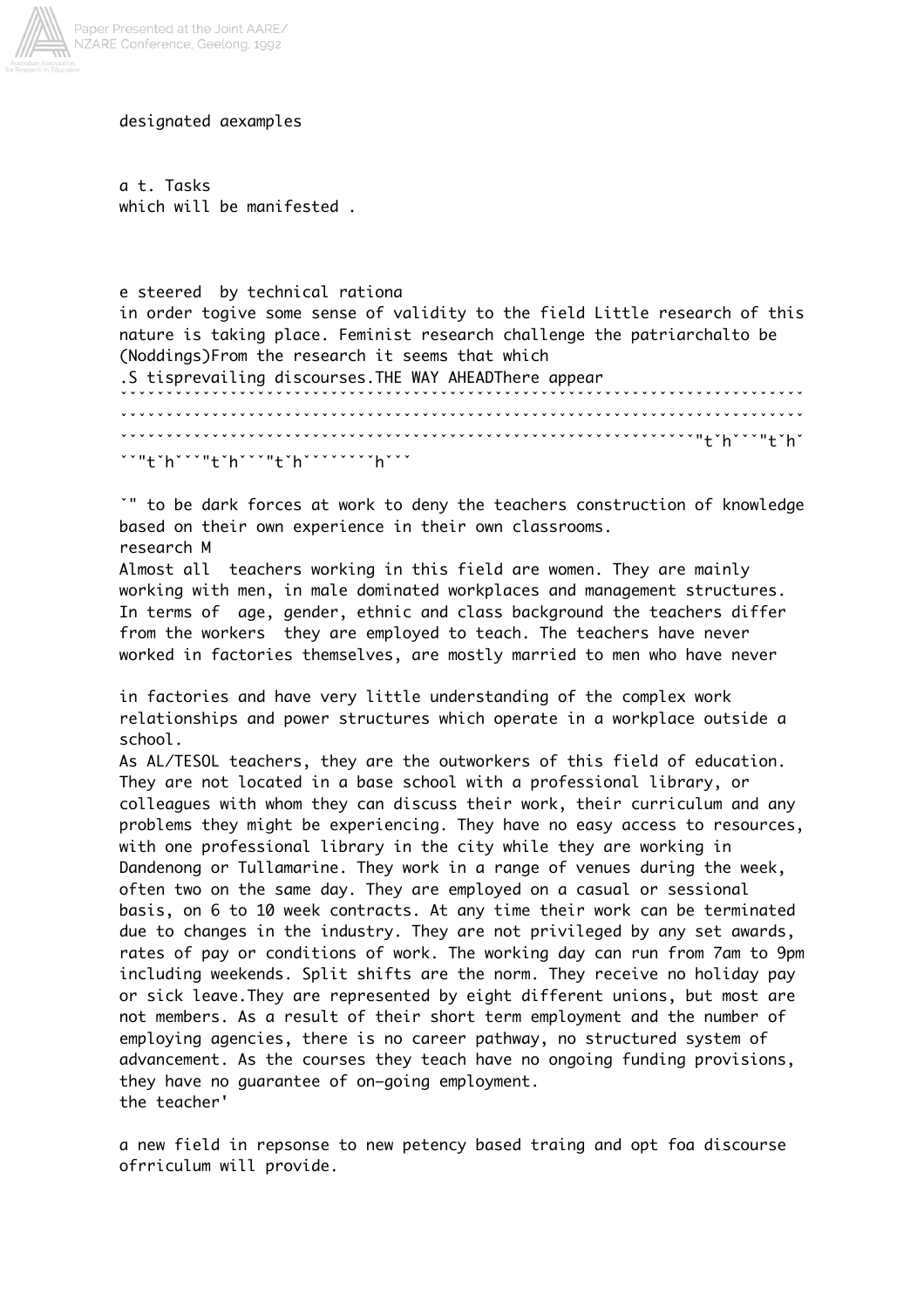

# BIBLIOGRAPHY

92 Adult Basic Education Accreditation Framework Project 1991 Adelman,C JenkinsD & Kemmis, S 1980 'Rethinking Case study' in Simons,H ed. 1980 Towards a Science of the Singular, Norwich Centre for Applied Research in Education,University of East Anglia Adler,S 1991 'The Reflective Practitioner and the Curriculum of Teacher Education' Journal of Education for Teaching Vol 17, No2 Anderson, G 1989 'Critical Ethnography in Education' Review of Educational Research Vol59 No3 Anyon,J 1981'Social class and school knowledge' Curriculum Inquiry Vol 11 Apple, M., 1979, Ideology and Curriculum, London, Routledge and Kegan Paul Apple, M., 1987 'Gendered teaching, Gendered Labour' in Popkewitz, T.Critical Studies in Teacher Education,its Folklore, Theory and Practice London,The Falmer Press Apple, M., 1990 'Curriculum theorizing and the state' Journal of Curriculum studies Vol22 No4 Auerbach 1986 'Competency Based ESL: One Step Forward or Two Steps Back'TESOL Quarterly Vol 20, No3 Auerbach,E & Burgess,D 1985 'The Hidden Currciulum of Survival ESL' TESOL Quarterly Vol 19,

# Australia Reconstructed, ACTU

Bailey, K., 1983, 'Competitiveness and Anxiety in Adult Second Language Learning: Looking at and through the diary studies,' in Seliger, H. and Long, M., (eds.), 1983 Classroom Oriented Research in Second Language Acquisition, Newbury House,Rowley, MA. Bailey, K., 1989, 'The use of diary studies in teacher education programs,"

in ed Richards, J. and Nunan, D., Second language teacher education, Cambridge University Press, Cambridge.

Bartlett, L 1990 ' Be Like Me : Curriculum Ownership in the National Curriculum Project in the AMEP Prospect Vol5 No2

Bartlett, L 1991 Unpublished paper

Bartlett, L., 'Teacher development through reflective teaching,' in ed Richards,J. and Nunan, D., 1989, Second language teacher education, Cambridge University Press, Cambridge.

Baylis P, Caldwell, Nussbaum,L 1991Language and Literacy in the Textile, clothing and Footwear industries. A joint project by AMES & TAFE (NSW), Curriculum Support Unit, NSW,AMES

Baynham, M 1991, 'Literacy in TESOL and ABE: Exploring Common Themes' : Open

Letter, Vol5 No2

Beasely, B., 'The reflexive spectator in classroom research (a second reflection, 1981) in The Action Research Reader, Geelong Deakin University Press,

Belenky, M Clinchy,B, Goldberger,N, Tarule,J 1986 Women's Ways of Knowing: The Development of Self Voice and Mind Basic Books, New York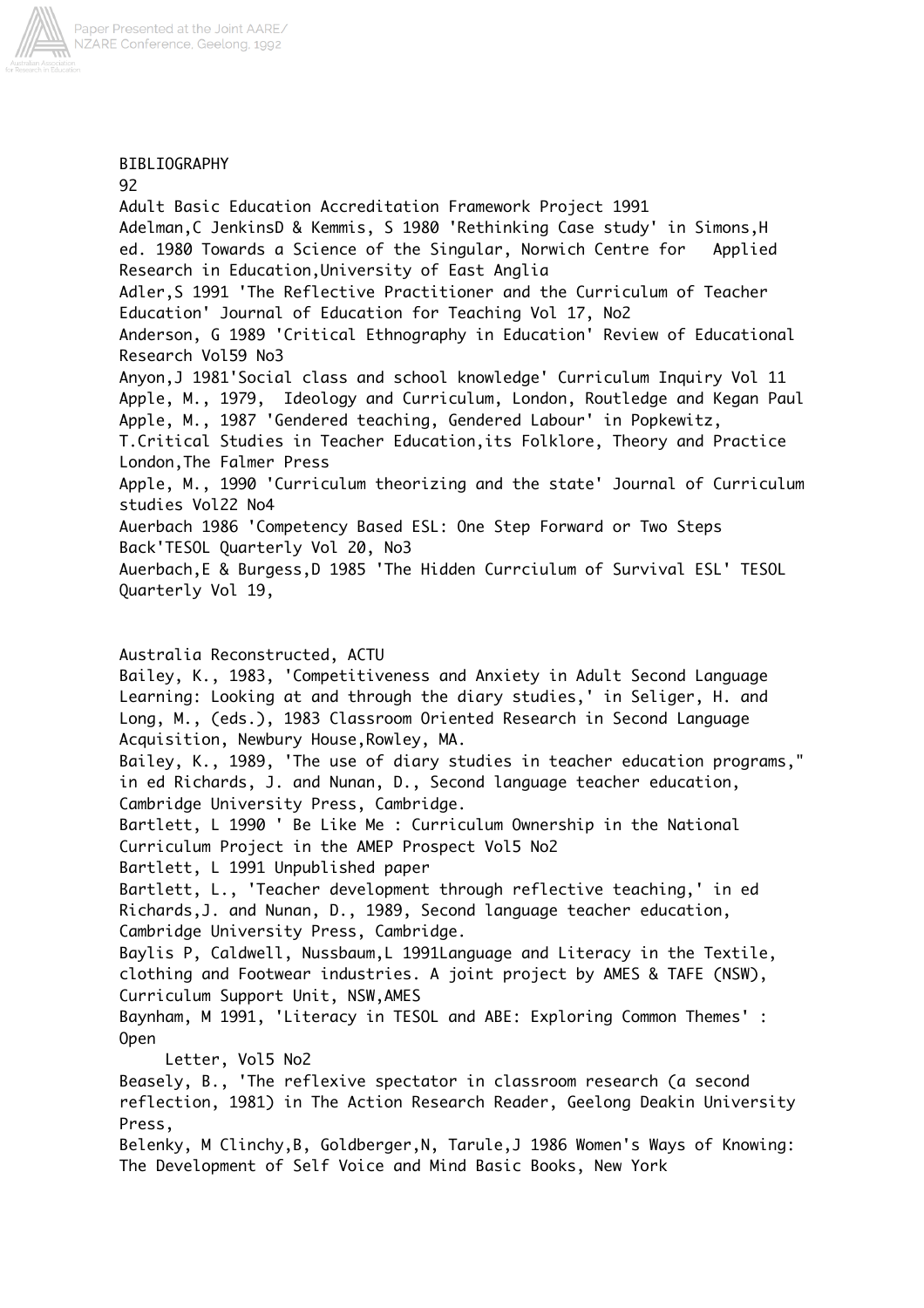

Beyer, L. & Zeichner, K. 198 'Teacher Education in Cultural Context: Beyond Reproduction.' in Popkewitz, T, ed., 1987, Critical Studies in Teacher Education,its Folklore, Theory and Practice London,The Falmer Press, Beyer, L., 1989, Critical reflection and the culture of schooling: empowering teachers, Deakin University Press, Geelong. Beyer, L.1984 'Field Experience, Ideology, and the Development of Critical Reflectivity' Journal of Teacher Education Vol 3 Blackmore,J 1990 'The text and context of vocationalism: issues in postcompusory curriculum in Australia since 1970' Journal of Curriculum studies Vol22 No2 Boud, D & Walker,D 1991 Experience and Learning: Reflection at Work,Geelong, Deakin University Press. Brennan, M 1989 'The Political Project of Pedagogy:Conributions from Feminisms'Paper prepared for presentation in the "Neo-pragmatism and Education "symposium, at the annual meeting of the American Educational Research Association, San Francisco, April 1989. British Journal of Sociology of EducationVol5 No3 Brown,ME 1990 Television and Women's culture: the politics of the popular, Curency press, Sydney Burgess H 'Case study and Curriculum Research: Some issues for Teacher Researchers' in Burgess, R 1985 Issues in Educational Research: Qualitative Methods Falmer.Lewes Burgess,R. 1989,The Ethics of Educational Research.London.The Falmer Press Burton,J 1987 Implementing the Learner Centred Curriculum ,NCRC Adelaide Calderhead, J ed 1988 Teacher's Professional Learning London, The Falmer Press Cameron, D. 1985 Feminism & Linguistic Theory.,London, MacMillan. Candy, P., 1987, 'Evolution, Revolution or Devolution: Increasing Learner Control in the Instructional setting' in Boud,D., and Griffin,V., 1987, Appreciating Adults Learning: from the Learner's Perspective. London, Kogan Page Carmichael Report AGPS Carr, W. and Kemmis, S., 1986, Becoming Critical. Education, Knowledge and Action Research, Deakin University Press, Geelong. Castles,S., Cope,B., Kalantzis,M. and Morrissey,M., 1988, Mistaken Identity: Multiculturalism and the demise of Nationalism in Australia. Pluto Press, Sydney. Christie,F 1990 Literacy for a Changing World ,ACER, Melbourne Cole,M & Griffin, P A SocioHistorical Approach to remediation' in Luke & de Castell,S Luke,A & Egan, K eds 1986 Literacy, Society & Schooling. A Reader Collins,M 1991 Adult Education as Vocation Coyle,A & Skinner,J., 1988 Women and work: Positive action for change , London,Macmillan

Davies , B & Harre,R1989 'Positioning : the discursive Production of Selves' Journal for the Theory of Social Behaviour Vol 20 No1 Davies , B 1991 'A feminist Post structuralist analysis of discursive practices in the classroom and playground Unpublished paper.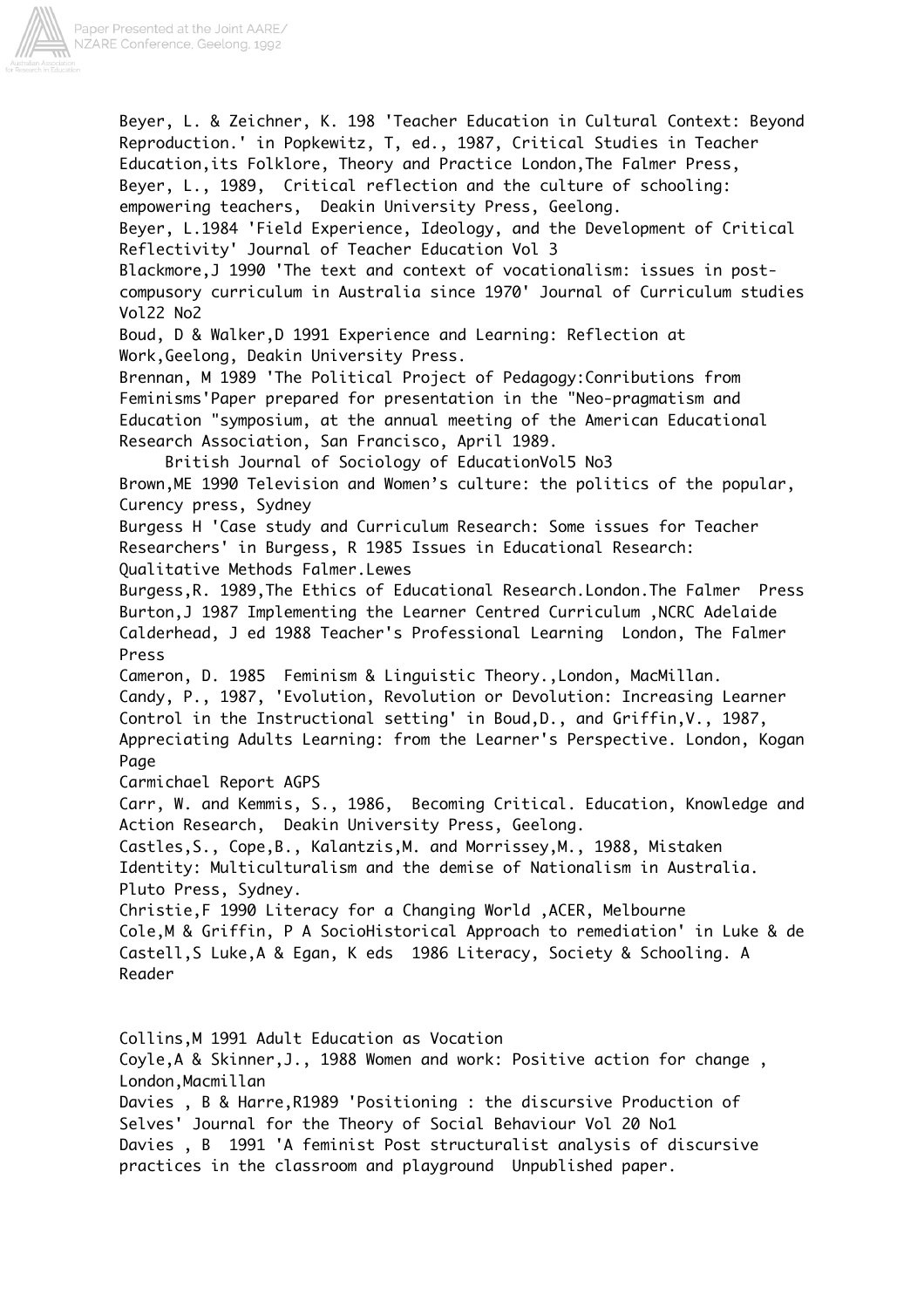

Day,C Pope,M & Denicolo,P 1990 Insights into Teacher's Thinking & Practice London,TheFalmer Press De Lyon,H & F Widdowson Migniuolo ed 1989 Women Teachers: Issues & Experiences London, Routledge DeLauretis, T 1986 Feminist Studies/Critical Studies, MacMillan DeLauretis, T 1990 Eccentric subjects: Feminist theory & historical consciousness' in Feminist Studies 16 No 1 Spring 1990 Deveson ReportAGPS Eisenstein,H. 1984 Contemporary Feminist Thought. London, Unwin. Ellsworth, E., 1989 'Why doesn't this feel like Empowering? Working Through the Repressive Myths of Critical Pedagogy.' Harvard Educational Review, Vol. 59, No.3. Fairclough,N 1989 Language and Power, London, Longman Fay, B. 1977 Social Theory and Political Practice Fay, B. 1987 Critical Social Science Cambridge, Polity Press, Ferguson, K 1984 The Feminist Case Against Bureaucracy, Temple, Philadelphia Finn Review AGPS Flax, J 1987 Signs, 'Post Modernism & Gender relationsVol 12 No 4 Foster,L & Rado,M 1991 Literacy Needs of Non English Speaking Background Women, Melbourne, Division of Further Education Franzway, S. Court,D., Connell, R.W.ed1989 Staking a Claim: Feminism, bureaucracy and the state. Allen & Unwin, Sydney. Freire,P 1972 Pedagogy of the Oppressed London, Sheed & Ward Friesen Poirier,C 1992 'A student teacher's voice: reflections on power' Journal of Education for Teaching vol 18 No 1 Gilbert P & Taylor,S 1991 Fashioning the feminine: Girls, Popular Culture & Schooling Gilligan, C.1982 In a Different Voice Cambridge Mass,Harvard Ginsburg,M 1988 Contradictions in teacher education and Society: A Critical Analysis London,The Falmer Press Giroux, H 1988 Teachers as Intellectuals, Massachusets University of Massachusets Press Giroux, H 1990, Curriculum Discourse as Post Modernist Practice, Deakin University Press Giroux, H 1990Curriculum Discourse as Postmodernist Critical Practice Deakin University Press, Geelong Giroux, H, & McLaren, P 1986 Teacher education as a counterpublic sphere: radical pedagogy as a form of cultural politics Giroux, H, & McLaren, P eds 1989 Critical pedagogy, the state, and cultural struggle New York, State University of New York Press Giroux, H. 1991 Postmodernism, Feminism and Cultural Politics New York, State University of New York Press Goldman,S & Trueba,H eds, 1987 Becoming Literate in a Second Language, Ablex Publishing Co., Norwood Graff,H 1987, The Labyrinths of Literacy: Reflections on Literacy Past & Present, London,The Falmer Press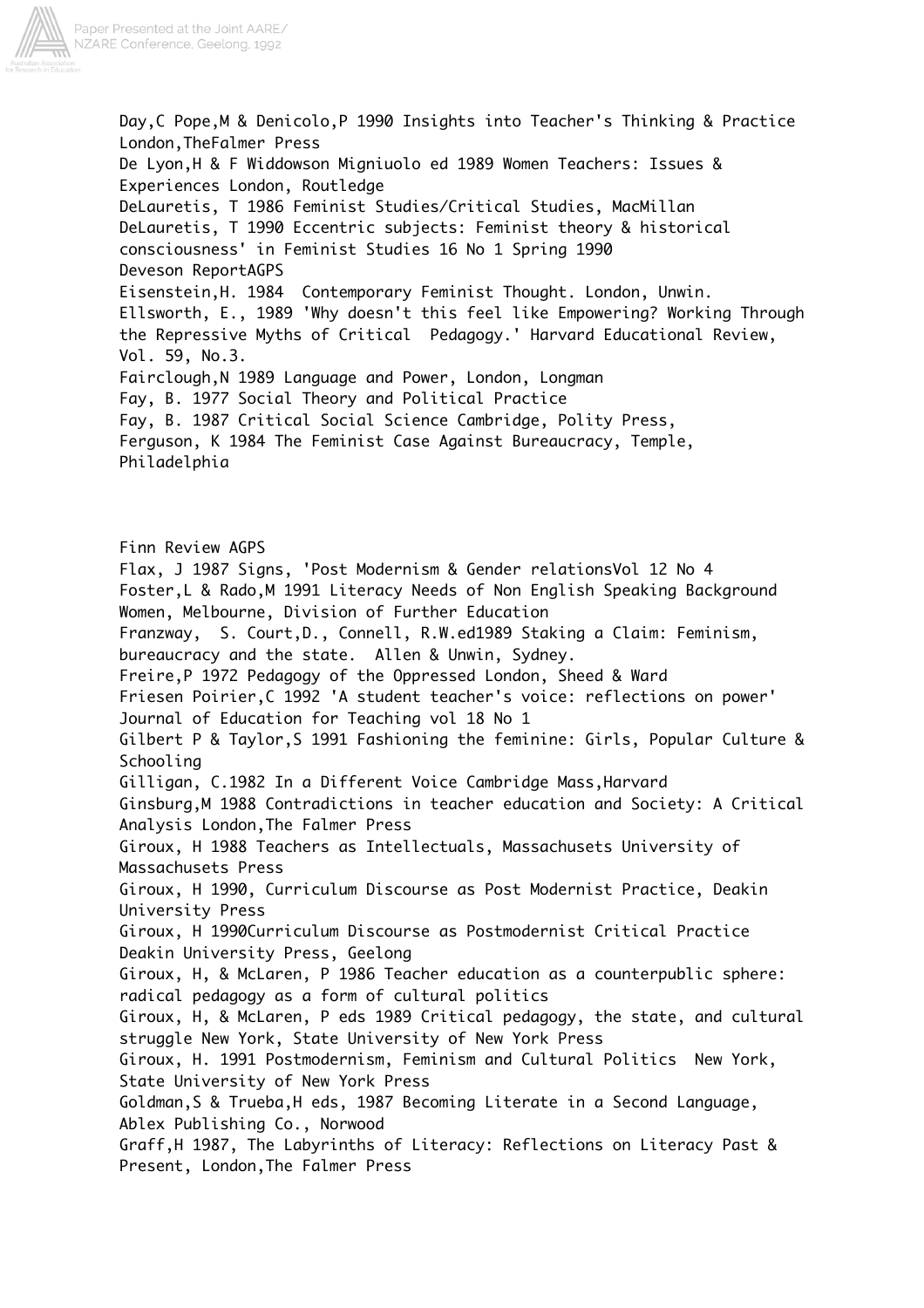

Graman, T 1988 "Education for Humanization: Applying Paul Freire's Pedagogy to Learning a Second Language Harvard Educational Review Vol 58 No4 Griffin. C, 1983 Curriculum Theory in Adult & Lifelong Education, London, Griffiths,M & Tann, S 1992 'Using Refelective Practice to Link Personal and Public Theories' Journal of Education for Teaching vol 18 No 1 Grumet.M 1988 Bitter Milk: women and teaching. Massachusets University of Massachusets Press Grundy, S 1987 Curriculum Product or Praxis Deakins Studies in Education Series, London,The Falmer Press Hall, S 1985 'Signification, representation Ideology: Althusser and the Post-Structuralist Debates' Critical Studies in Mass Communication Vol2 No2 Hamilton, D. 1990 Learning About Education Open University Press, Milton Keynes. Hamilton, D. 1990Curriculum History Deakin University Press, Geelong Haug,F., 1983, Female Sexualisation: A Collective Work of Memory London,Verso, Hebdige, D 1986, 'Post Modernism & the other Side' Journal of Communication Inquiry Vol10 No2 Henriques, J., Holloway, W., Urwin, C., Venn, C. and Walkerdine, V., 1984, Changing the Subject: Social Regulation and Subjectivity, London,Methuen. Holly, M.L. and McLoughlin C., (ed.), 1989 Perspectives on Teacher Professional Development, London The Falmer Press Holly, M.L., 1984 Keeping a personal - professional journal. Geelong, Deakin University Press. Holly, M.L., and McLoughlin, C., 1989, Perspectives on Teacher Professional Development, London,The Falmer Press Holly, M.L., and McLoughlin, C., 1989,'Professional Development and Journal Writing' in Holly, M.L., and McLoughlin, C., 1989, Perspectives on Teacher Professional Development, London,The Falmer Press. Humm,M 1986 Feminist criticism ; Women as contemporary critics, Harvester Press, Brighton Jameson,F 1984 Post-modernism or the logic of Late Capitalism' New Left Review Vol146 Johnson, R 1989 The Second Language Curriculum Cambridge University Press, Cambridge Kalantzis, Cope, Noble, Poynting 1991 Cultures of Schooling London, The Falmer Press, Kalantzis,Cope,Slade,1991 Minority Languages & Dominant Culture London,The Falmer Press, Kellner, D 1988 'Post Modernism as social theory: Some challenges and Problems' Theory & Culture & Society Vol 5 Kemmis, S & Fitzclarence, 1986 L. Curriculum theorising: Beyond Reproduction Theory Geelong, Deakin University Press. Kemmis, S., 'Imagination of the Case and Invention of the study' Kemmis, S., 1987, 'Critical Reflection ' in Wideen, M. and Andrews, I., 1987, Staff Development for School Improvement a Focus on the Teacher,

London,The Falmer Press

Kemmis, S., 1988, 'Action Research and the Politics of Reflection'in Boud,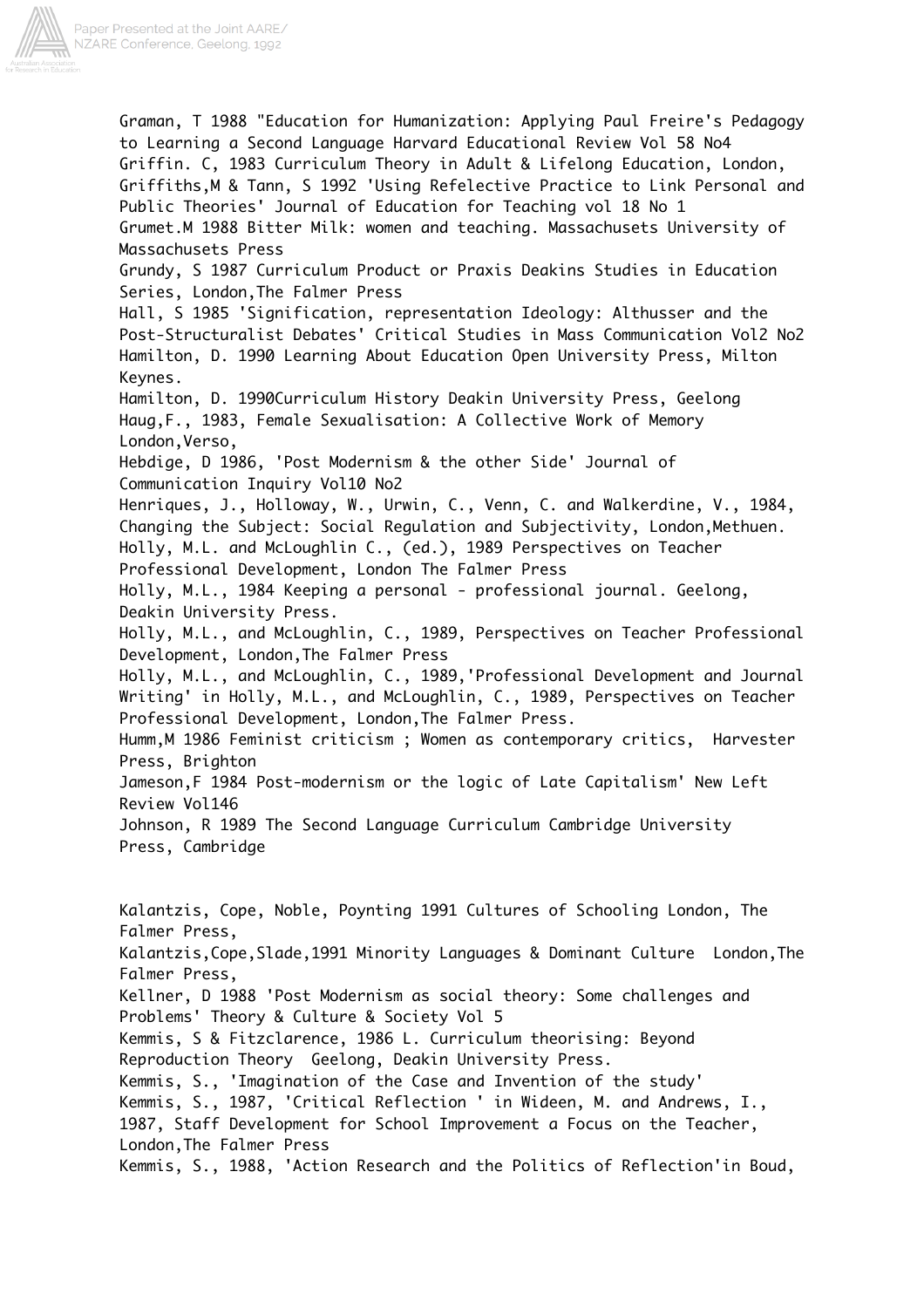

D, Keogh, R, and Walker, D., 1985, Reflections: Turning Experience into Learning, London,Kogan Page Kemmis, S., 1989 'Some Ambiguities of Stenhouse's Notion of 'The Teacher as Researcher': Towards a new Resolution' Delivered at the Annual Meeting of the British Educational Research Association, University of Newcastle Upon Tyne, August 30 September 1989 Kenway, J & Willis, S 1991 Hearts & Minds & the Schooling of Girls London,The Falmer Press Kenway, J. & Modra,H. 1989 'Feminist Pedagogy and Emancipatory Possibilities.'Critical Pedagogy Networker Vol 2, Nos 2&3. Kress,G ed 1988 Communication and Culture: An Introduction, Kensington, NSW University Press, Kress,G ed 1988 Communication and Culture: An Introduction, NSW University Press, Kensington Kress,G ed 1988 Communication and Culture: An Introduction, NSW University Press, Kensington Lankshear',C with Lawler,M 1990 Literacy,Schooling and Revolution London,The Falmer Press Lankshear,C 1990 'The Politics of Literacy' Access Vol9 No2 Lather, P. 1986 'Issues of validity in openly ideological research: Between a rock and a soft place.' Interchange, Vol. 17, No. 4 Lather, P., 1986 'Research as Praxis', Harvard Educational Review, Vol. 56, No.3. Lather, P.,1988, 'Postmodernism and the Politics of Enlightenment' Educational Foundations (forthcoming) Lather, P.,1988,'Feminist Perspectives on Empowering Research Methodologies' Women's Studies International Forum,Vol. 11, No.6 Lather, P.,1989, 'Deconstructing/Deconstructive Inquiry: The Politics of Knowing and Being Known.' Paper prepared for the American Educational Research Association annual conference, March 1989, San Francisco, California. Lather.P 1991 Feminist Research in Education: Within and without , Deakin University Press,Geelong.

Lather.P 1991 Getting Smart: Feminist Research and Pedagogy with/in the Postmodern, Routledge, New York. Little,D,McAllister,J & Priebe,R 1991 Adult Learning in Vocational Education, Geelong, Deakin University Press. Luke A & Luke C 1990 'School Knowledge as simulation: Curriculum in postmodern conditions', Discourse vol 10 No 2 Lundgren,U 1986 Beyond Reproduction Theory Geelong, Deakin University Press. Lundgren,U 1991 Between Education and Schooling: Outlines of a Diachronic curriculum Theory Geelong, Deakin University Press. Lynch, J 1989 Multicultural Education in a Global Society, London,The Falmer Press, Mayer Committee, 1992,Employment Related Competencies for Post Compulsory Education and Training: A Discussion paperAGPS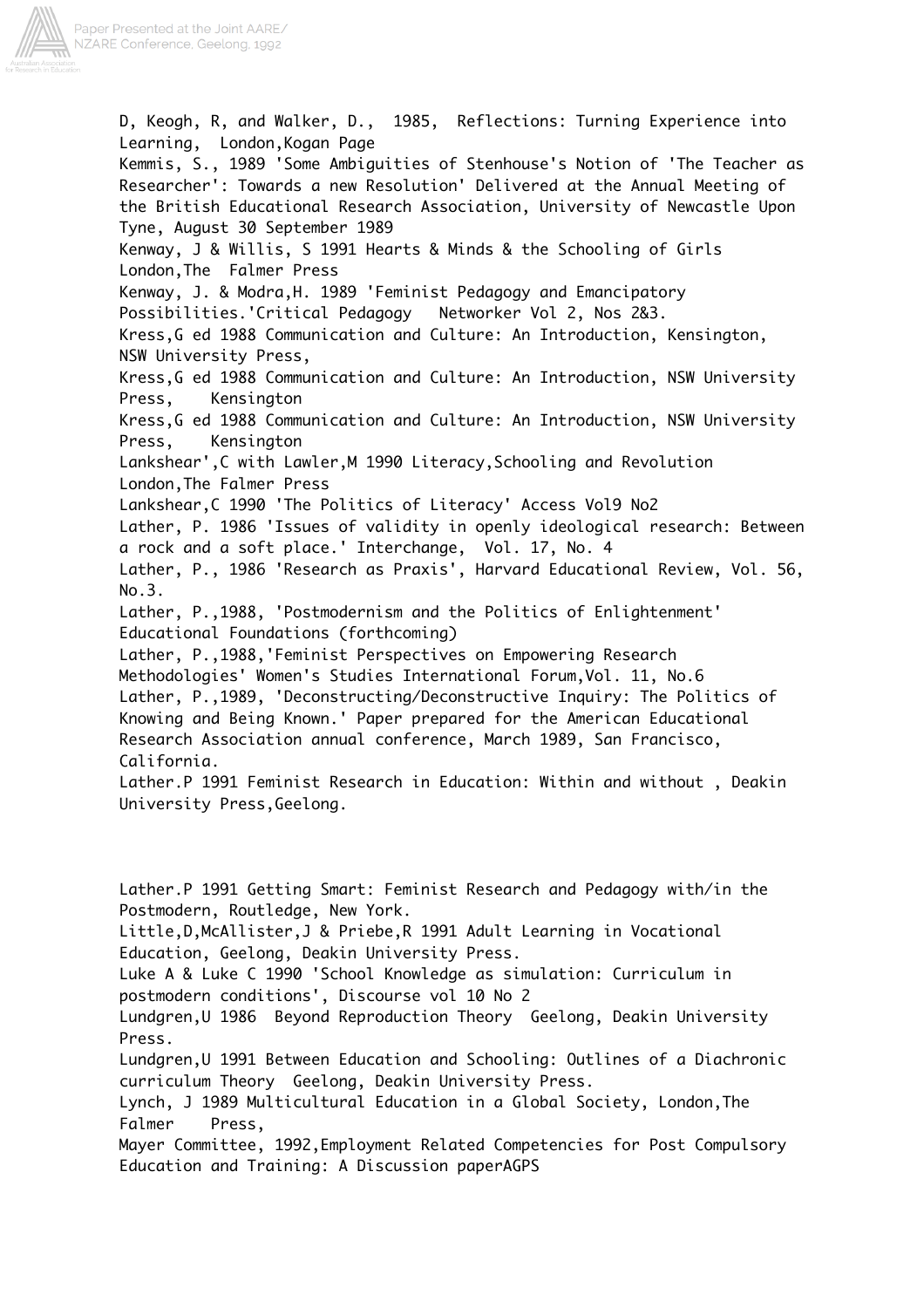

McCay, P & Scarino,A 1991 ALL Manual for Curriculum Developers, Curriculum Corporation, Melbourne McCay, P & Scarino,A 1991 ESL: Framework of Stages K - 12 , Curriculum Corporation, Melbourne McCormack, R & Pancini,G 1990, Learning to Learn: IntroducingAdults to the Culture, Context and Conventions of Knowledge. A Guide for Teachers.Division of further Education, Melbourne McLaren 1988 Schooling & the Post modern Body J of Education vol70,No3 McTaggart 'Participatory Action Research McTaggart, R. 1991 'Principles for Participatory Action Research' Adult Education Quarterly Vol41 No 3 McTaggart, R.1990 'Institutional Impediments to Cross cultural Action Research' paper McTaggart, R.1991 'Reflection on Teaching: Creating an enquiry culture in Education' paper Mezirow, J 1991'Transformation theory and cultural context: a reply to Clark & Wilson Mezirow,J 1991 Transformative Dimensions of Adult Learning Jossey-Bass, San Francisco Mezirow,J and Ass 1990 Fostering Critical Reflection in Adulthood. A guide to transformative and emancipatory learning,Jossey-Bass, San Francisco Moi,T. ed1988 French Feminist Thought: A reader. Oxford,Blackwell, . Nash,R 1991 'Three conceptions of Ethics for teacher Educators', Journal of Teacher Education, Vol 42, No3 Newton,J & Rosenfelt, D 1985 Feminist Criticism & Social Change: Sex,Class & Race in Literature & Culture, Methuen, New York Nias, J. and Groundwater-Smith Susan, (ed.), 1988, The Enquiring Teacher: Supporting and sustaining teacher research, London,The Falmer Press, Nias, J., 1987, Seeing anew! teachers' theories of action, Geelong, Deakin University Press. Nias,J. 1984 'The Definition & Maintenance of self in primary teaching.' Noddings, N 1986 Fidelity in Teaching HER Vol 56 Noddings,N. 1984 Caring :A Feminine Approach to Ethics and Moral Education.California, University of California Press, Noddings,N. 1986 'Fidelity in Teaching' Harvard Education Review Vol56 No4 Noddings,N. 1987, 'Do We Really Want To Produce Good People?' Journal od Moral Education, Vol.16 No.3, Noddings,N. 1988, 'An Ethic of Caring and Its Implications for Instructional Arrangements', American Journal of Education, Vol.96, No 2. Noffke,S. & Brennan,M. 1988 'Action Research and Reflective Student Teaching.' A paper presented at the annual meeting of the Association of Teacher Educators, San Diego, February, 1988. Noffke,S. 1990, 'Hearing the teacher's voice: Now what?' Noffke,S. 1990, 'Researching together; Curriculum Inquiry with not on teachers' Paper presented at the twelth conference on Curriculum Theory and Classroom Practice, Dayton, Ohio. Noffke,S. 1991, April 'Speaking for , Speaking with: Reflexive research for Portraying knowledge in use." A paper presented at the Annual Meeting of the American Educational Research Association, Chicago, Illinois.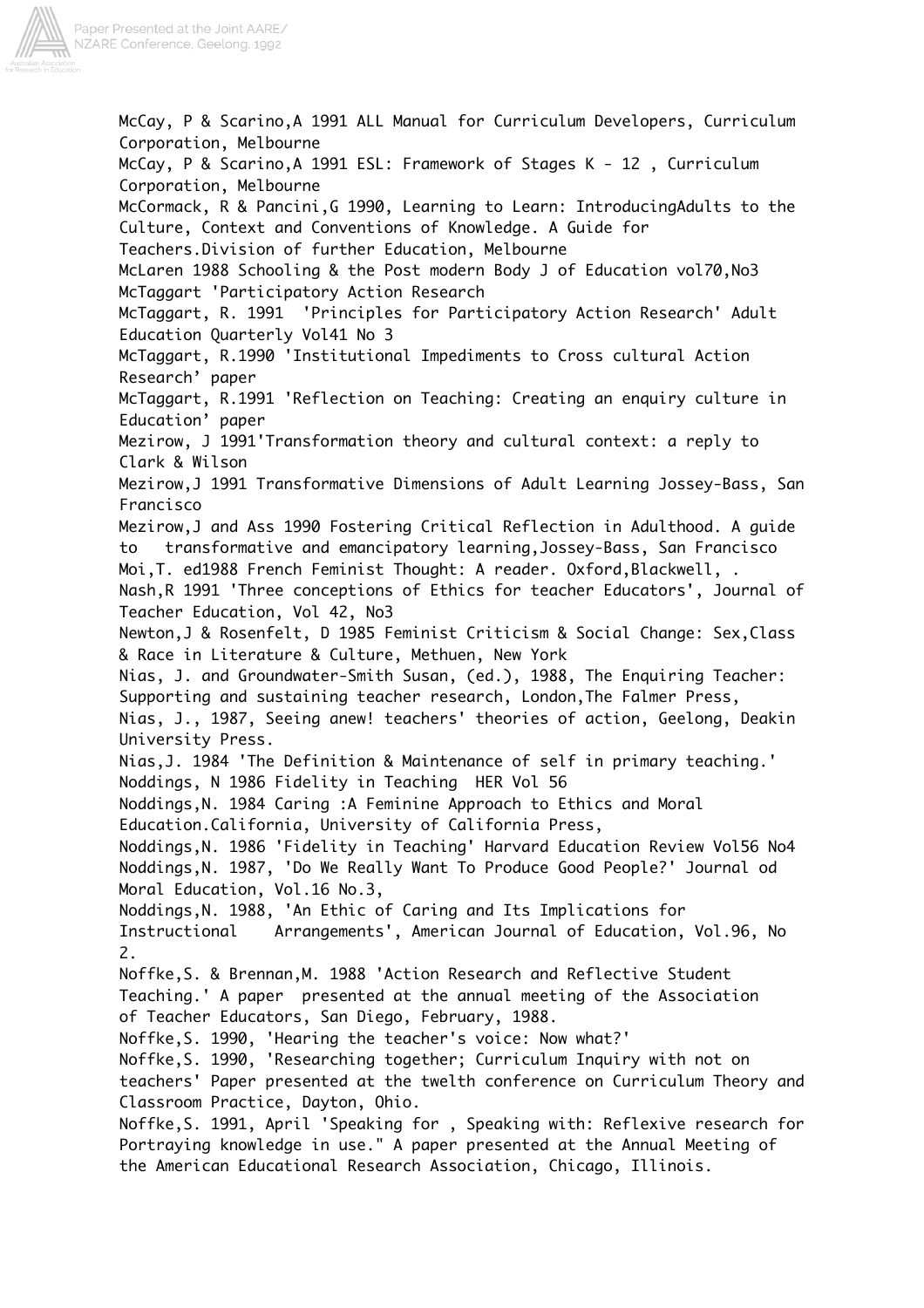

Norton Peirce, B 1989 'Toward a Pedagogy of Possibility in the teaching

ofEnglish Internationally: people's English in South Africa', TESOL Quarterly, Vol23, No3 Norton Peirce,B 1989 'Toward a Pedagogy of Possibility in the Teaching of English Internationally: People's English in South Africa' TESOL Quarterly Vol23 No 3 Nunan, D 1987The Teacher as Curriculum Developer Adelaide, NCRC Nunan, D 1989 'Action research in language classrooms' in Richards, J. and Nunan, D. Second language teacher education, Cambridge,Cambridge University Press Nunan, D 1989 'Toward a collaborative Approach to Curriculum Development: A Case study'TESOL Quarterly Vol 23 No 1 Nunan, D,1987 Syllabus Design Oxford, Oxford University Press Oliver,D 1990 'Grounded Knowing: A Postmodern Perspective on Teaching and Learning, Educational Leadership Vol48 No1 Pennycook, A. 1989 'The concept of method, interested knowledge, and the politics of language teaching.' TESOL Quarterly, 23, (4) Poynton,C 1985 Language and Gender: Making the Difference, Geelong, Deakin University Press. Quigley, B 1990, "Hidden Logic:Reproduction and resistance in Adult Litercy and Adult Basic Education' Adult Education Quarterly,Vol 40, no2 RACE ETHNICITY CULTURE & CURRICULUM Radway,J 1984 Reading the Romance, London, Verso REPORTS Richards, J. and Nunan, D.,1989 Second language teacher education, Cambridge,Cambridge University Press Rizvi,F1986 Ethnicity, Class & Multicultural Education, Deakin University Press Roberts,H ed 1988 Doing Feminist Research, London, Routledge Samuel R & Thompson,P 1990 The Myths We Live By London, Routledge Scarino,A Vale, D, McCay, P & Clark, J 1991 ALL Guidelines 1 - 4 , Curriculum Corporation, Melbourne Simons,H 1989 ' Ethics of case study in educational research and evaluation' in Burgess,R. 1989,The Ethics of Educational Research.Falmer, Lewes Simons,H ed. 1980 Towards a Science of the Singular, Norwich Centre for Applied Research in Education,University of East Anglia Smith, D & Lovat, T 1990 Curriculum : Action on Reflection Social Science Press, Wentworth Falls Smith,D & Lovat, T 1990, Curriculum : Action on Reflection,Social Science

Press, Wentworth Falls

SOCIETAL CONTEXTS

Steedman, C., Urwin, C. and Walkerdine,V., 1985, Language Gender and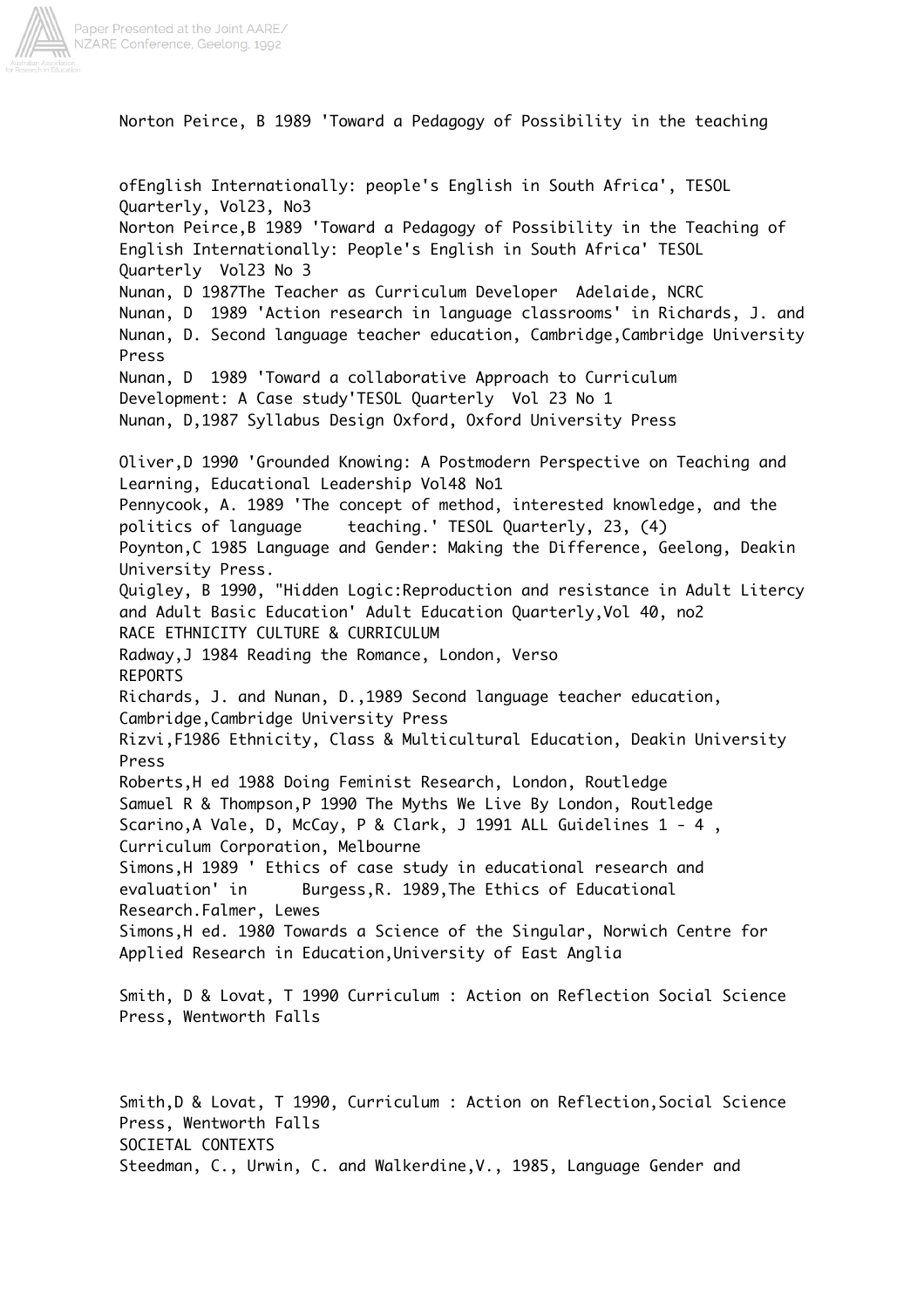

Childhood, London,Routledge and Kegan Paul Steedman, C., Urwin, C. and Walkerdine,V., 1985, Language Gender and Childhood, Routledge and London,Kegan Paul Stenhouse,L 1975 An Introduction to Currriculum Research and Development Stenhouse,L 1987(?) 'Case study in educational research and evaluation' in Curriculum Evaluation -Case study approaches Geelong, Deakin University Press. Thornbury, S 1991'Metaphors we work by: EFL and its metaphors' ELTJ Vol 45 No 3 Thornbury, s 1991, Metaphors we work by: EFL & its metaphors, ELTJ Vol 45, No3 Tickle,L 1987 Learning Teaching Teaching Learning: A study of partnership in teacher education London,The Falmer Press Tripp, D 1990 'Socially critical action research' Theory into Practice,vol 29, 3 Tripp,D 1990 Socially Critical Action Research' Theory into Practice Vol 29 No3 University Press, Vale, D McCay, P & Scarino,A 1991 Pocket ALL , Curriculum Corporation, Melbourne Virgona,C 1989 Award Restructuring Training: Implications for the NESB Workforce. Melbourne,AMES Vol.1 Draft Competence Statements for Adult Reading and Writing Vol.2 Appendices Draft Competence Statements for Adult Reading and Writing Walkerdine, V 1981,sex ppower & Pedagogy , Screen Education, Vol 38 Walkerdine,V. & Lucey,H 1989 Democracy in the Kitchen: Regulating Mothers and Socialising Daughters.London, Virago Walkerdine,V. & Lucey,H 1989 Democracy in the Kitchen: Regulating Mothers and Socialising Daughters.London, Virago. Walkerdine,V. 1981 'Sex Power an Pedagogy' Screen Education Vol 38 Walkerdine,V. 1988 The Mastery of Reason London,Routledge Walkerdine,V. 1988 The Mastery of Reason London,Routledge Walkerdine,V. 1990 Schoolgirl Fictions London, Verso Walkerdine,V. 1990 Schoolgirl Fictions London, Verso Watkins,K 1991, Facilitating Learning in the Workplace,Geelong, Deakin University Press. Watkins,P 1991,Knowledge and Control in the Flexible Workplace,Geelong, Deakin University Press. Weedon, C.,1987, Feminist Practice and Poststructuralist Theory , Oxford,Blackwell Weiler, K 1988 Women Teaching for Change: Gender, Class & Power Bergin & Garvey Weiler, K 1988 Women Teaching for Change: Gender, Class & Power Bergin & Garvey Wexler, P 1991 Critical Theory Now London,The Falmer Press Wickert, R 1989 No Single measure. A Survey of Australian Adult Literacy, Canberra, DEET